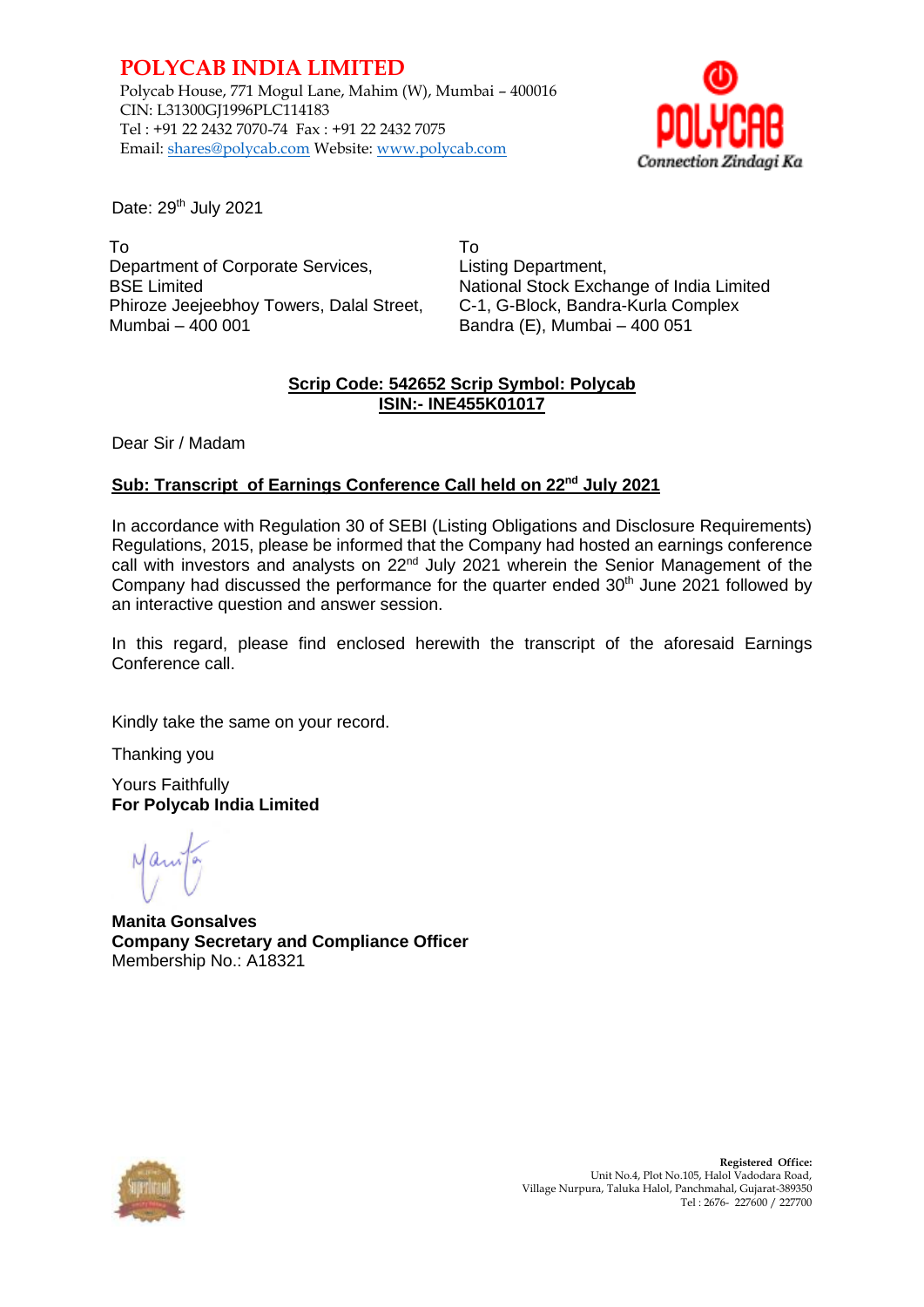

# Polycab India Limited Q1 FY2022 Earnings Conference Call

**July 22, 2021**

**MANAGEMENT: MR. INDER JAISINGHANI – CHAIRMAN & MANAGING DIRECTOR - POLYCAB INDIA LIMITED**

> **MR. GANDHARV TONGIA – CHIEF FINANCIAL OFFICER - POLYCAB INDIA LIMITED**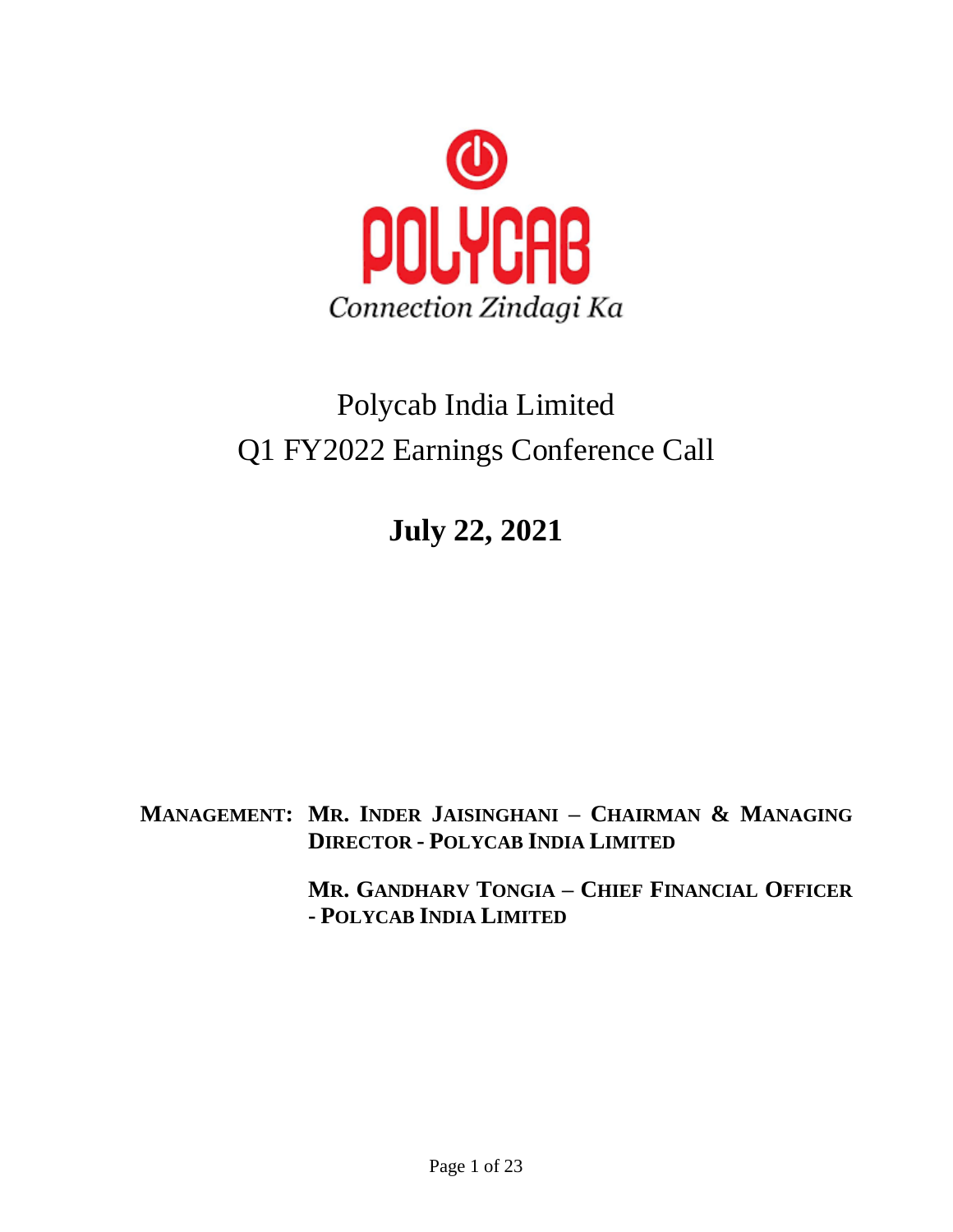

- **Moderator**: Ladies and gentlemen, good day, and welcome to the Polycab Q1 FY2022 Earnings Conference Call. As a reminder, all participant lines will be in the listen-only mode, and there will be an opportunity for you to ask questions after the presentation concludes. Should you need assistance during the call, please signal an operator by pressing "\*: then "0" on your touchtone phone. Please note that this conference is being recorded. I now hand the conference to Mr. Gandharv Tongia. Thank you and over to you, Sir!
- **Gandharv Tongia**: Thank you, operator, and a very good afternoon to everyone present on the call. I am Gandharv Tongia, CFO at Polycab India Limited. Thank you for joining us. On this call, we shall discuss our operational and financial highlights of Q1 fiscal 2022. Please note during this call, we will be referring to the presentation, financial results, and financial statements which are available on the stock exchanges as well as Investor Relations webpage of our website. It can also be downloaded through the link or QR Code on slide #8 of our earnings presentation. From our management team, we have with us our Chairman and Managing Director, Mr. Inder Jaisinghani. Let me now hand it over to Inder Bhai, for his comments.
- **Inder Jaisinghani**: Good afternoon, everyone. First quarter performance has been encouraging despite challenges posed by lockdown in many states. We were able to record much better business compared to last year. We remain vigilant in managing cost and navigating the volatile demand environment. More importantly, we are progressing well on our strategic agenda and achieving new milestones which will drive transformation over mid-to-long-term. We continue to serve the communities and fulfill our purpose in meaningful ways. I now request Gandharv to take you through our earnings presentation.
- **Gandharv Tongia**: Thank you Inder Bhai. As you all are aware the business environment has been very dynamic in the previous quarter. Despite that we have been able to achieve decent performance owning to resilient business model. On the good side construction activities continued for better part of the quarter, albeit at a slower pace. All thanks to a calibrated approach taken by governments in terms of lockdowns. Project and industrial activity started trending up as case load subsided from its peak. Our learnings from the past also helped us improve our supply chain and production which remain largely unaffected. Consumer sentiments remain positive, and we believe there could be some pent-up demand in coming quarters.

On the flip side. Raw material volatility continued. The inflation in our input basket was in low teens during the quarter and our blended price hike was in high single to just double digit. In mid June, sharp correction in copper prices caused further complications to an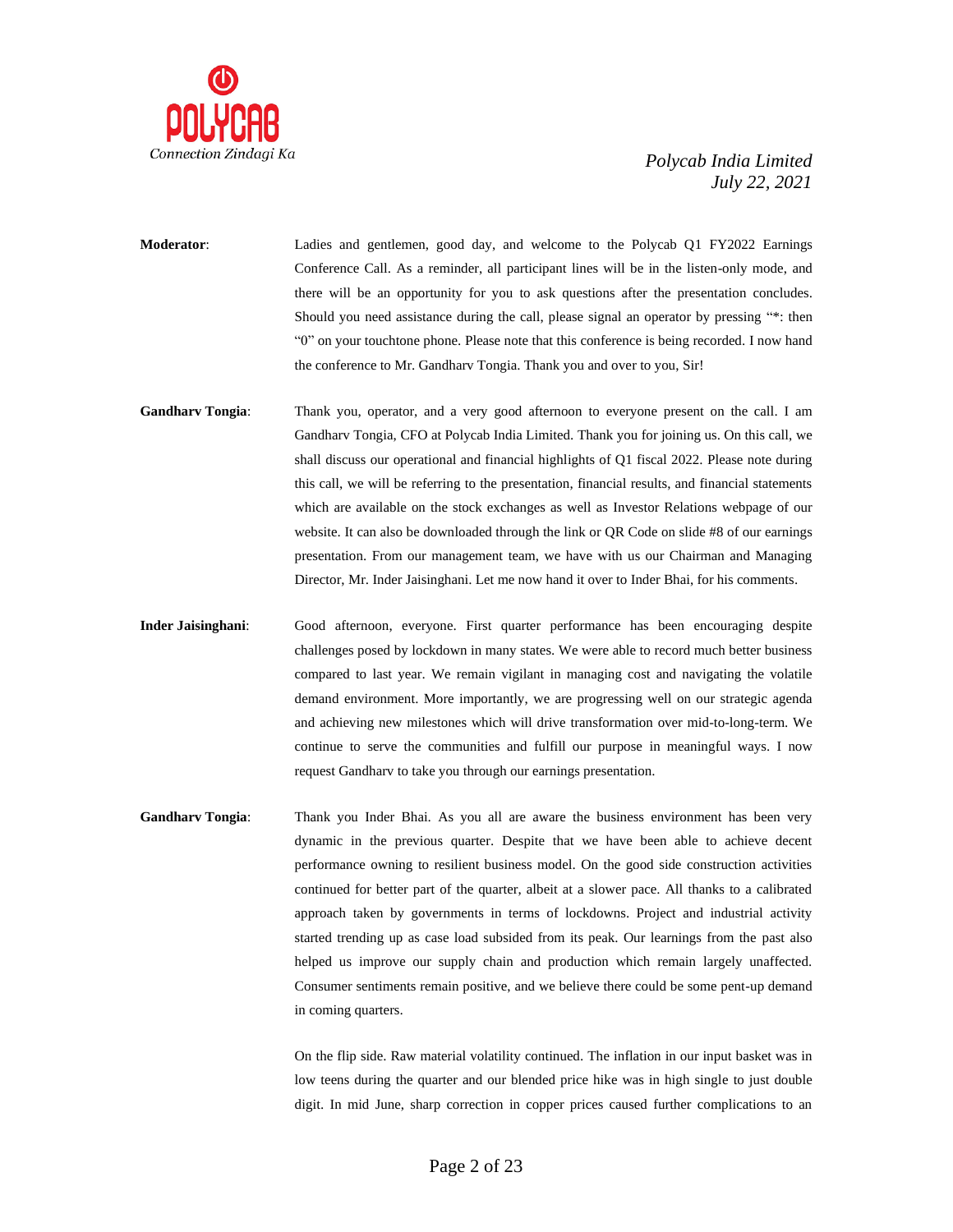

improving demand scenario as dealers refrained from stocking in anticipation of price cuts. Accordingly inventory levels in distribution channel dipped significantly with secondary sales tracking ahead of primary sales. Though we believe this a temporary sentimental setback and primary will eventually catch up with underlying demand.

Nevertheless, July seems to be panning out better then previous months. Retail outlets across the markets are largely open at the moment and activity is picking up. We continue to believe that second half is likely to be better than first half of the year, similar to last year, of course and assuming the third wave, if any, doesn't severely impede the economic progress.

Moving on to presentation with Slide #4 for the quarter ended June 30, 2021, our consolidated revenue was up by 93% YoY. EBITDA increased by 144% Y-o-Y, with 153bps improvement in margin. Cost saving initiatives were more than offset by unfavorable operating leverage and input cost volatility. This limited the EBITDA margin to 7.3%. Having said that, I would like to reiterate that the right way to analyze our operating profitability would be on annualized basis, as several dynamic factors can weigh on quarter-to-quarter margins. Our staff cost at Rs.959 million or 5.1% of sales was higher than last year but broadly at par with Q4. A&P spends at Rs.78 million or 0.4% of sales were optimized considering the subdued business environment seen in Q1. Our finance cost at Rs.122 million were lower by 25% Y-o-Y. Other income at Rs.253 million was down by 25% YoY due to one off interest income gains in base quarter. A detailed breakup of our other income and finance costs, have been provided on Slide 12 of our earnings presentation. Our profit before tax at Rs.982 million was up by 151% YoY while and PAT at 753 million was down by 36% YoY again on account one off gains in base quarter as explained on Slide 9. Normalized PAT is 10x of last year. PAT margin in Q1 stood at 4.0% against a normalized margin of 0.8% in same quarter last year.

Moving on to segments. On Slide # 5. Wires and Cables revenue doubled over last year despite the multiple challenges. In Domestic business, Cables outperformed Wires in Q1 but that was partly on account of relatively favorable base. Distribution as well as Institutional business grew over 100% YoY with Institutional being marginally better again on softer base. Though, from an overall market perspective, we believe the institutional business still continues to see remain subdued due to relatively lower number of large-scale projects. As I mentioned earlier, in June we saw a sharp correction in copper prices. This impacted the trade sentiment, particularly for primary sales of retail wires, just when markets had started to open up. Exports business grew 12% YoY. Its share of overall revenue improved sequentially to 6% in Q1FY22 vs 4.5% in previous quarter. The growth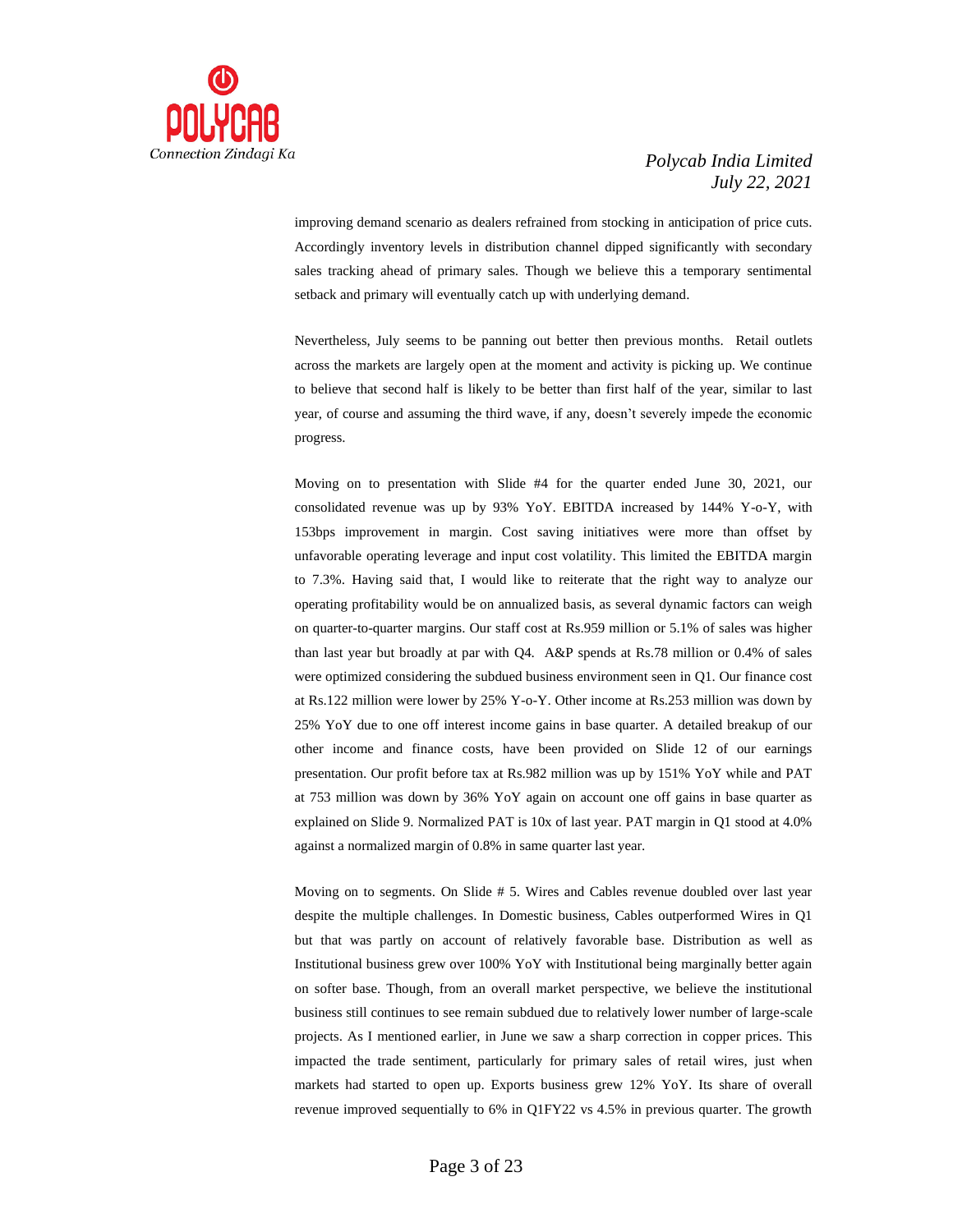

was driven by Asia, Australia, UK and Africa. Logistical challenges due to shortage of containers globally continues. Overall segmental profitability for wires and cables was impacted by raw material inflation and adverse operating leverage.

On Slide 6, FMEG revenue increased by 39% YoY. The business momentum was affected by closure of retail shops across many large cities. Distribution expansion continued with greater thrust on digital marketing campaigns. Innovation driven product development and improving competitive positioning remains key focus areas. We have a healthy pipeline of new products across categories. Fans, which is our largest category in FMEG, grew in healthy double digits. However lockdowns in April and May, which are key summer stocking periods, impacted for a second consecutive year. Within Fans, portfolio mix continued to improve towards premium. Lights business grew with higher emphasis on augmenting portfolio across price pyramid. Switchgears saw strong growth however switches remained subdued. With learnings and success from strategic intervention in switchgears, we are now in process of integrating switches with Lights business which help us unlock synergies through operational advantages and distribution overlap. Solar and Conduit pipes saw healthy traction. Overall segment profitability was largely impacted by adverse operating leverage. Raw material inflation is being counterbalanced by pricing actions and cost consciousness.

While many of you maybe aware of this, but for the benefit of larger audience, I would like to update you all that last month we acquired Silvan Innovation Labs. It is a Bangalore based technology company focused on providing cutting edge automation offerings for homes, offices, banks, retail outlets, hotels and other spaces. Silvan pioneered the concept of home automation in the Indian residential building market and has a proven track record with many prominent real estate developers. Acquisition of Silvan augments our R&D and innovation capabilities. It will enable us to address evolving consumer needs. Hohm and Silvan put together gives us strong foothold in IOT space and is line with our ambition is to become a forefront consumer centric company.

On Slide 7, Others segment, which is largely our strategic EPC business, clocked Rs 575mn in revenue up by 19% on YoY basis but decreased by 25% on a sequential basis due to impact of pandemic. Segment margin stood at about 11%. The copper segment, as disclosed in the financial results, largely reflects Ryker base, which is a part of our backward integration initiative. We continue to explore options to improve utilisation rates at Ryker Plant in order to optimise production cost structure.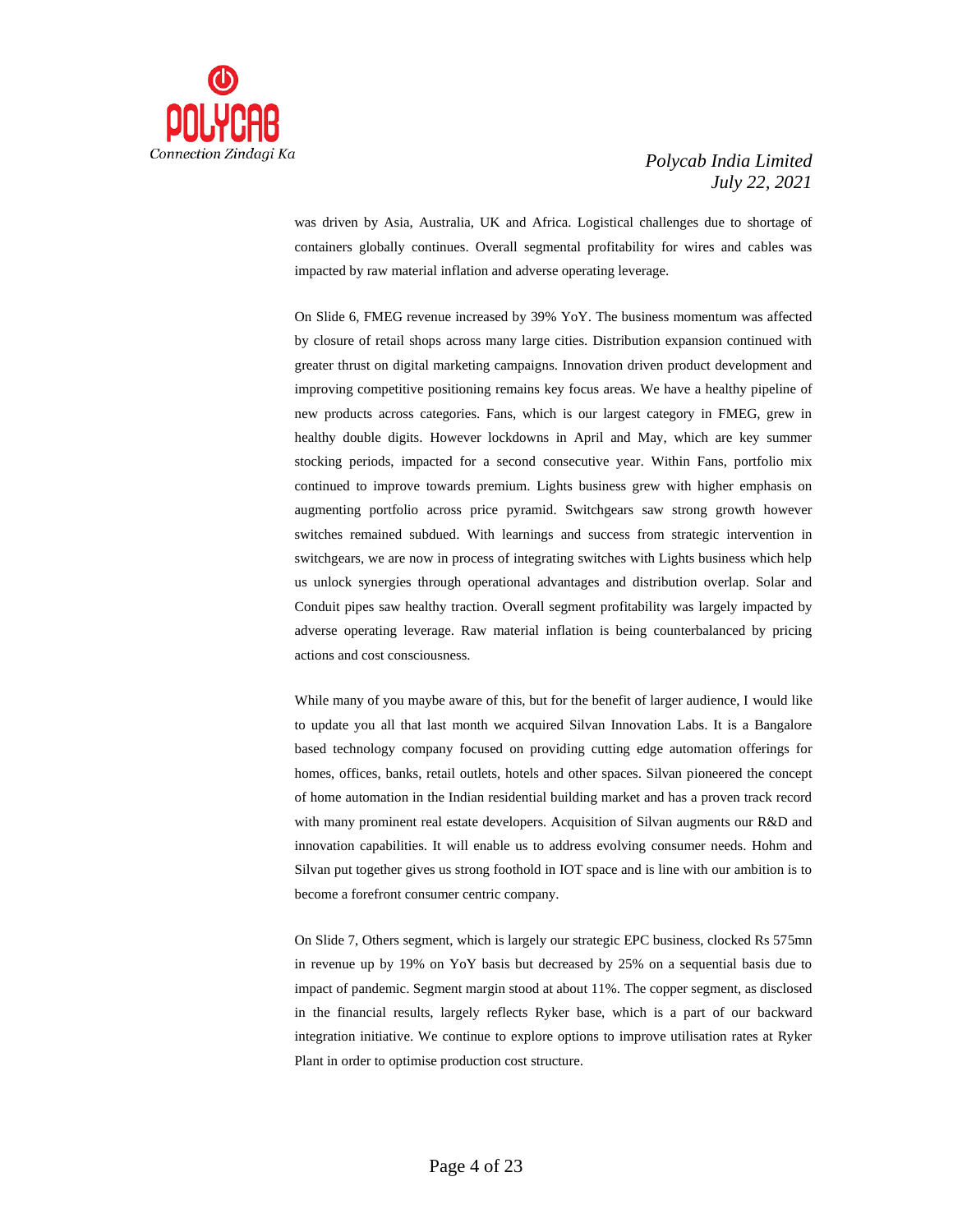

Moving on to financials from Slide # 9 onwards. Our Net Cash position stood at over Rs 6.7bn, as of June 2021 end, which was 3.3x of same period last year. Working capital is a mixed bag. While receivables levels have been quite good, inventory levels were higher than normal as we were anticipating better demand scenario in June.

Our numeric distribution metrics continue to trend positively. Even during lockdowns we were able to onboard many new dealers, especially on the B2C side. Project Shikhar which is implemented in five markets in its first phase is helping us penetrate new retail outlets and improve shelf space. This was supported by aggressive digital marketing campaigns which helped in increasing brand awareness and connect with consumers. These campaigns, across various digital formats, have cumulatively made over 24 crore impressions during the quarter. Project Leap continues to make good progress and we hope to share some updates next quarter.

I am also delighted to highlight that our Power Cable Test Laboratory at Halol is accredited by National Accreditation Board for Testing and Calibration Laboratories or NABL. It is possibly the only private laboratory in India having a wider scope of more than 4000+ tests covering multitude of National & International Standards. It is also the first laboratory capable of testing a single cable length from 50 meter to maximum up to 4 km. The test certificate issued by this lab would be accepted worldwide as per agreement with NABL.

Lastly, given the kind of building blocks that we are putting in place and our strong brand equity, we are very optimistic of a stronger performance on top line as well as bottom line in coming quarters, particularly the second half of the year. With a clear strategic focus, we remain excited about our future growth prospects.

With that I conclude my opening remarks and we would be pleased to answer your questions now. Over to you operator.

**Moderator**: Thank you very much. We will now begin the question-and-answer session. The first question is from the line of Ravi Swaminathan from Spark Capital. Please go ahead.

**Ravi Swaminathan**: Thanks for taking my question. My first question is with respect to the price hikes that on a blended basis that we would have taken over the past six months in the cables and Wires business?

**Gandharv Tongia**: Ravi, you know our business model. In the case of Cables and Wires business generally we revise our price list on a monthly basis and there are two variables which are considered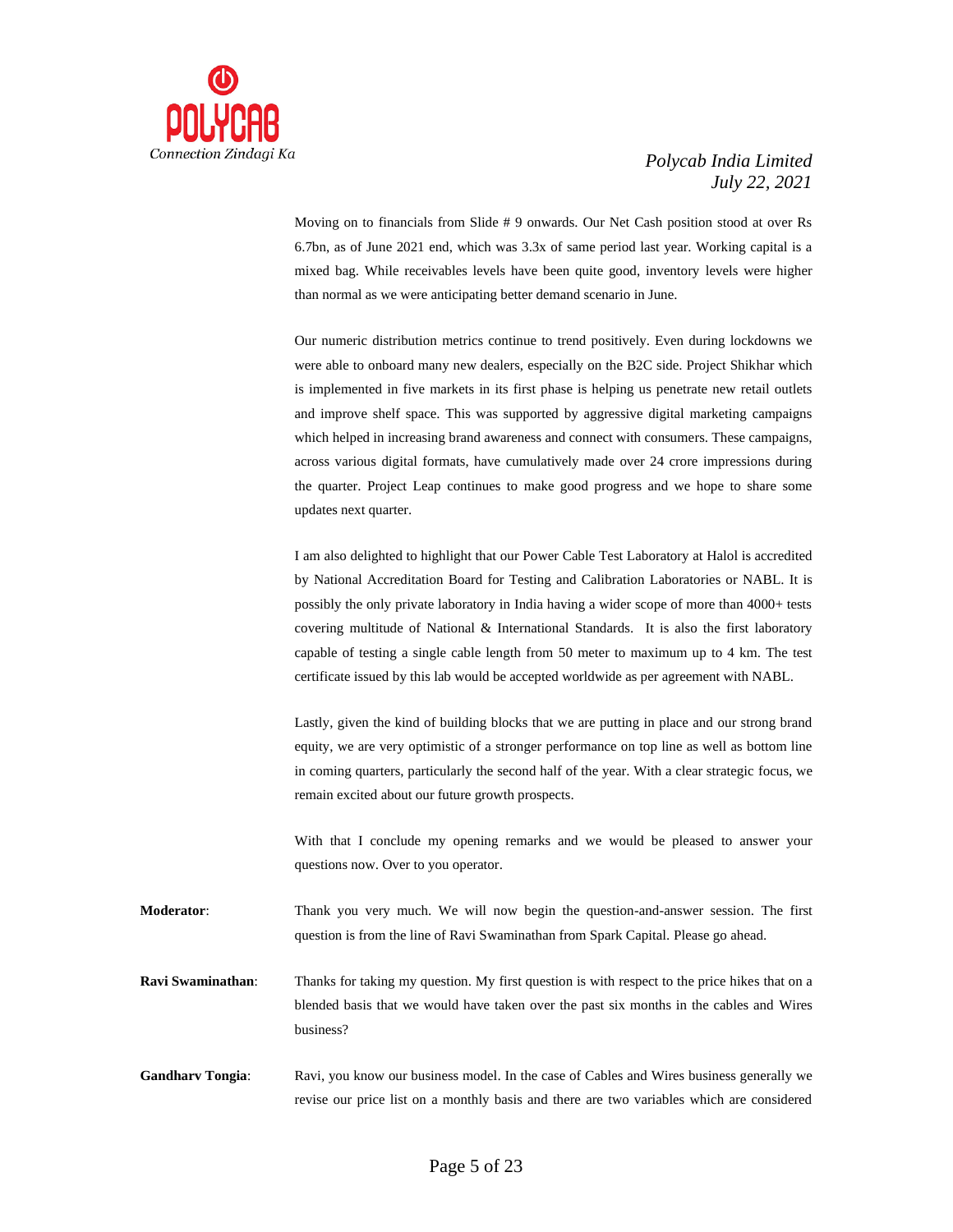

while deciding the price list. One is the increase in average copper LME prices in the previous month and second is the change in the foreign exchange rate both were considered even in the current quarter. On a blended basis the raw material cost would have increased by in early teens whereas the price hike which we have taken is just touching the double digit so there is a bit of a negative delta there, which is also getting reflected in the contribution margin in the current quarter period.

- **Ravi Swaminathan:** Would we wait for commodity price to cool off over the next six months or is it likely that we will go ahead and take the differential price hike which is yet to be taken?
- **Gandharv Tongia**: Yes, so the model which I just elaborated is essential to our business so we will continue to follow the same model but Ravi we have discussed this several times, in our business, what happens is on a quarterly basis there are at times some dynamic factors, which can weigh in on quarter-to-quarter margins so that is the only thing. But if I were to take an annualized view, I do not expect any material change in the contribution margin and if you recollect even in last year first half the contribution margin and EBITDA margin was slightly softer but in the second half of the year and overall for the entire year it was competitively a better number. So we will have to, at times, take an annualized view but directionally, I believe that in quarters to come particularly in the H2 the numbers are going to be relatively better than what we are seeing today.
- **Ravi Swaminathan**: Got it Sir and with respect to the FMEG business so basically there has been an EBIT level loss which has been there. Is it because of the fact of lack of operating leverage because of lower than past turnover and or is it because of a combination of also delays in taking price increases across products?
- **Gandharv Tongia:** You are absolutely right. It is primarily because of a negative or adverse operating leverage. One of the reasons is the employee cost. Ravi, you would be able to recollect that last year we did not offer any increment to our employees whereas in the current year we have given that and partially it is more like a two-year increment instead of a single year increment so that is where your fixed cost for the contract labour as well as our employees has gone up. The second one is the A&P spend though it was calibrated, it is slightly higher than the base quarter and which is also getting reflected because A&P is primarily attributable to our B2C business, not to B2B business and that is where the numbers are allocated to the segment. So these are the two main reasons. Operating leverage is low because of fixed cost as well as A&P. On the contribution there was no significant or material difference.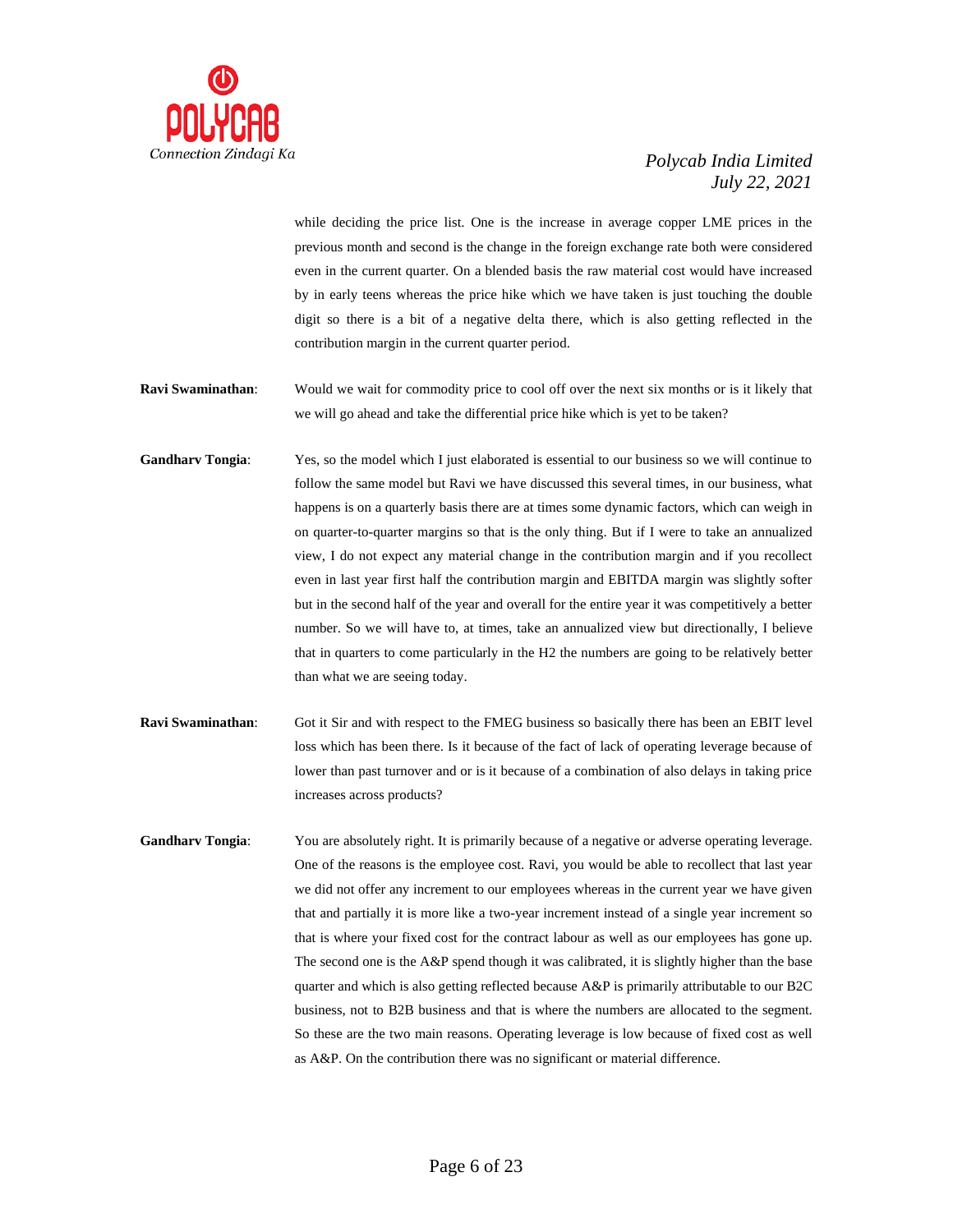

- **Ravi Swaminathan:** My final question is with respect to the capex Sir for next two years that is FY2022 and 2023 what kind of capex we are likely to do it will be the 300 Crores range per annum?
- **Gandharv Tongia**: Absolutely, also in the current year we are anticipating almost Rs.300 Crores of outflow. In the current quarter we would have incurred close to Rs.80 Crores or thereabout and next year I think it is slightly early to give any guidance. We will probably wait for couple of quarters towards the end of the year we will come back to you for the next fiscal but this fiscal I think it should be around Rs.300 Crores broadly.
- **Ravi Swaminathan**: Thanks.

**Moderator**: Thank you. We take the next question from the line of Naval from Emkay Global. Please go ahead.

- Naval Seth: I have couple of questions, first if I compare your FMEG revenues with the market leader who also reported numbers yesterday. On a higher base they are like flattish on two years CAGR and we are like down around 11% so on a low base also this is a weak kind of number so can you elaborate was this because of regional specific things where you are heavy on west and west was more impacted with Maharashtra for lockdowns or there were something else over here? So that is my first question.
- **Gandharv Tongia**: Thanks Naval. Naval we are in this business since last six years, comparatively we are a smaller player. The industry size is almost Rs.60000 Crores and we made almost Rs.1000 Crores which is around 1.5% of market share. We have across several product categories. Within that the largest is Fan and Fan sales got impacted because of localized lockdown in this particular current quarter. Second is since our base is growing year-after-year you would have seen the revenue CAGR hovering between 35% and 40% on a past five year period that is also impacting the overall numbers but on the growth of B2C business including FMEG and retail Wire we remain positive. The project like Leap is also going to help us in augmenting the topline. We are in the process of augmenting the distribution more particularly in the smaller towns. And in the quarters to come by I am sure all these initiatives for example Leap or Shikhar, would help us in improving the overall topline. That was on distribution side. On the product side the brands like Hohm or the Silvan acquisition which we have done recently would also help us in augmenting the product portfolio and we would be able get into the premium product category because IoT is going to be a premium offering so overall looks like that we are yet to experience the best of consumer business both at retail Wires as well as FMEG and we remain positive on both these businesses.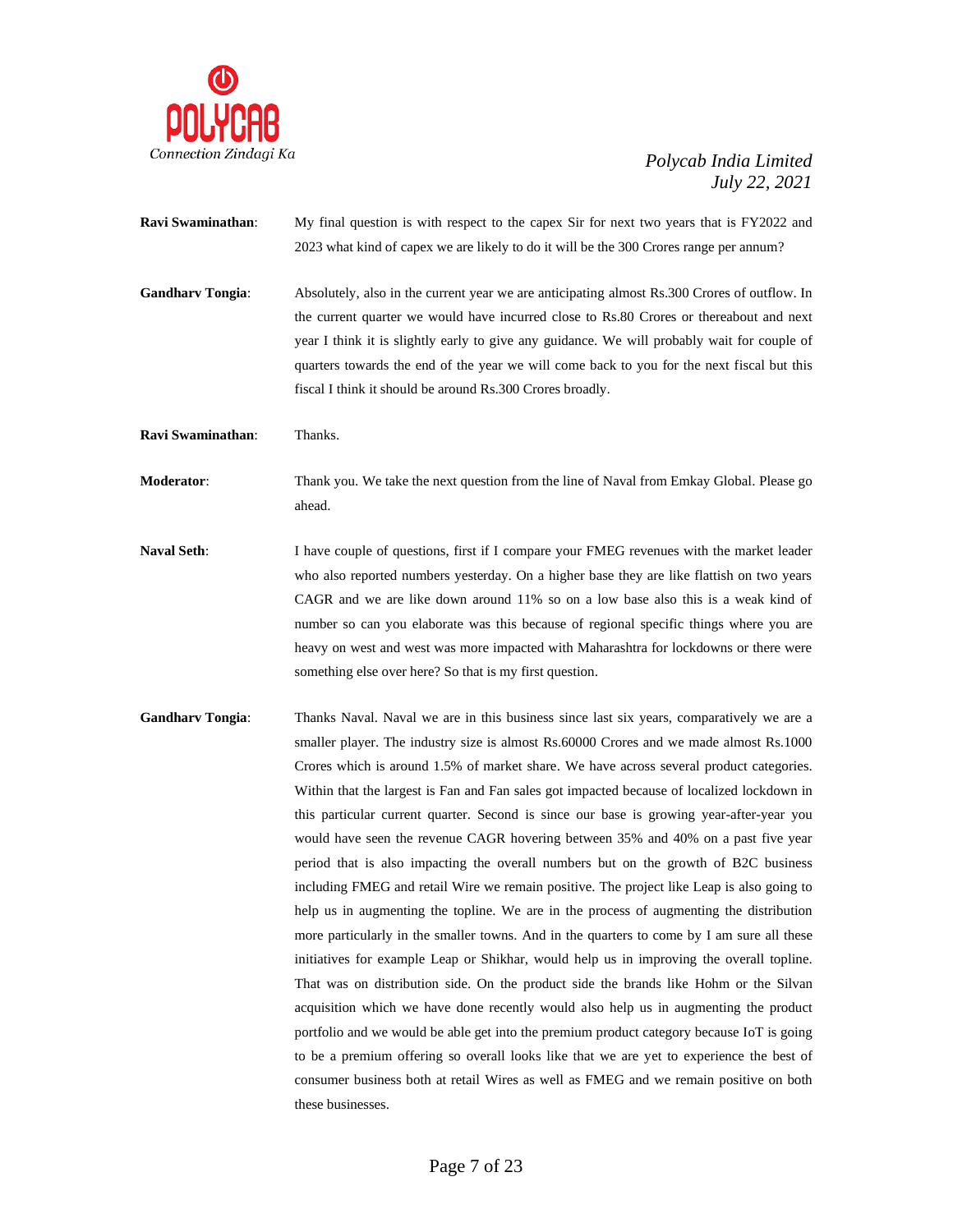

- **Naval Seth**: Second question on other operating expenses although you have given the schedule so any specific reason sales are down 38% sequentially while other operating expenditure down only 18.5% so if you want to put give your insights whether this is one off and operating leverage will bounce back strongly once the revenues recovers or there were something else to it?
- **Gandharv Tongia**: You are right, Naval. Primarily it is operating leverage only because, as I mentioned to Ravi also in the previous question the increase in fixed cost in the form of employee remuneration as well as payments to our contractors was effected from the current quarter whereas the topline was not necessarily good from that perspective and that is where it has impacted negatively on the operating leverage. Other than that I do not think there is any specific line item which requires a specific mention. Other expense are broadly in line with what we had anticipated.
- **Naval Seth**: Lastly, can you give your insights on the region specific momentum in sales or demand recovery what you have seen in 1Q east, west, north, south and how they are trending in the current quarter?
- **Gandharv Tongia**: As far as current quarter is concerned, it is too early to comment. It is barely 20, 21 days but sequentially it looks like that the current month is better than the previous month. The other thing which I should clearly call out is that not necessarily reflective of the overall monthly performance because not necessarily 20 days would be reflective of the entire month performance. On the regions, I think south got impacted other than south all other regions have done well and south I think we can attribute to the localized lockdown which were there in the southern states but other than south I think almost all the regions have recorded a significant growth in across all the product categories.
- **Naval Seth**: Thank you. I will come back in the queue and all the best for ensuing quarters.

**Moderator:** Thank you. The next question is from the line of Dhaval Shah from Girik Capital. Please go ahead.

**Dhaval Shah**: Sir can you give us the outlook on the Wires and Cables business separately what do you think about each segment and also you mentioned the institutional demand is lower so just more clarification on that and just more of the demand levers for the cables business given the spending by the government is going on there are lot of spending happening on the solar park as well so I assume there will be some new demand coming from that segment as well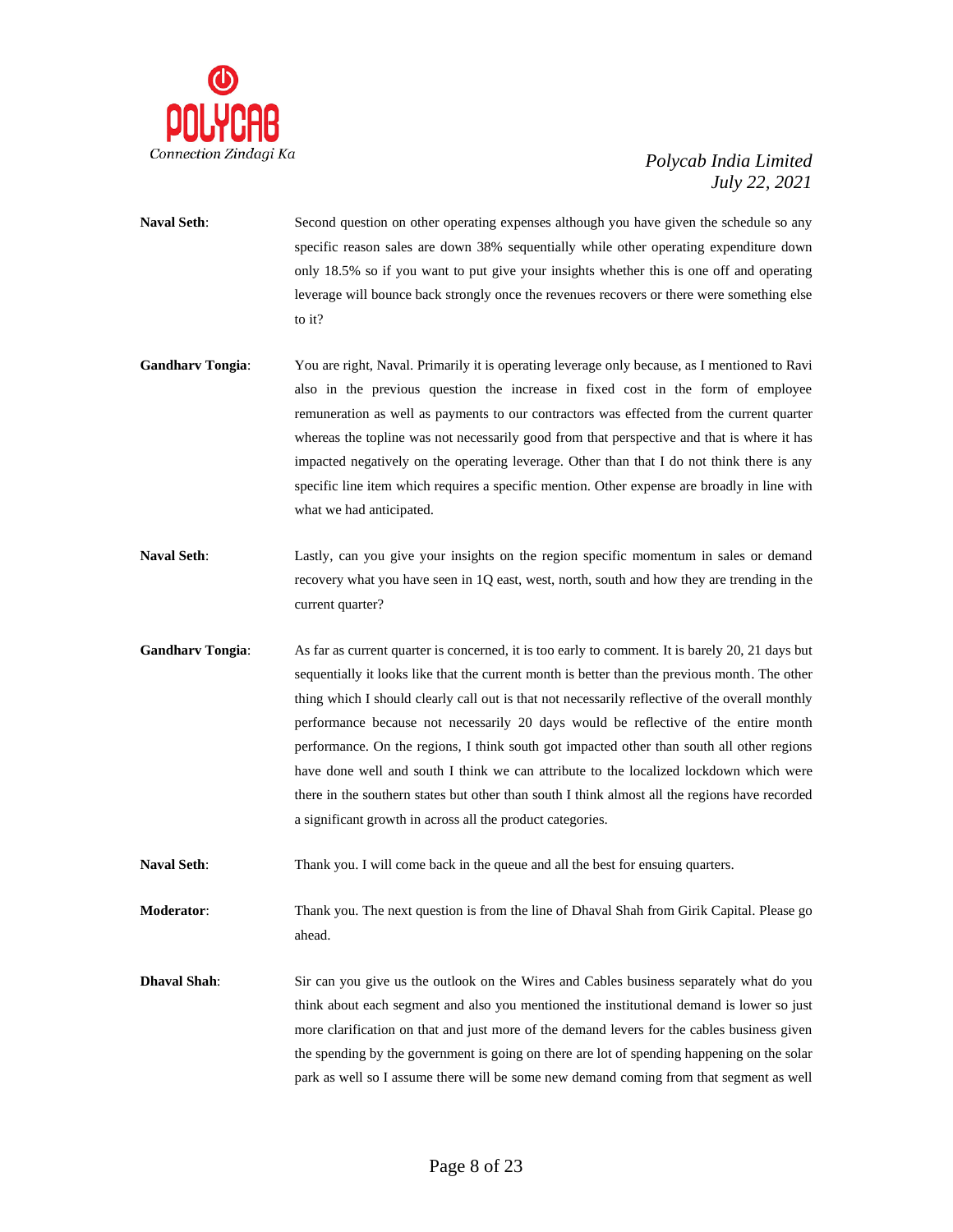

and we are leaders so what sort of demand visibility do we have for this year and the next year along with exports and then I will come to the second question.

**Gandharv Tongia**: That is quite comprehensive. Thanks for asking. Let me talk about the macro driver, cable and Wire if we visualize consumed in almost all the sectors. Think of any infra project any new expansion Greenfield, Brownfield any new office everywhere you will need cable and Wire and we are the only company in the country which can provide all types of cables and Wires and our distributors are well placed to attend almost all the requirements which a consumer would have. The other thing is, generally speaking, we have ability to provide the required material just in time or within a day or two and that is a significant differentiator between us and our peers in the industry. You are aware about the initiative which the government is taking in terms of reforms I would not like to spend time on that in this call but I am sure you are well aware about that, that would continue to help us in improving the GDP, the overall consumption of cable and Wire and the sector as well as the company like us which is the market leader by far. On the supply side and the GTM side what we are doing as part of project Shikhar and project Leap is we are focusing on increasing our reach, increasing our number of dealers and distributors, catering to the requirements in the geographies where we do not necessarily are present or currently under index for example smaller towns and both the government initiatives and our initiative in penetrating the market would help us in improving the reach. You would have already seen our March presentation where we have talked about that cable and Wire we expect to grow on a five year basis at 1.5x of the industry growth and it could differ from a year to two but overall on a five year horizon we are hopeful that we would be able to do that and that is where we are working with BCG under the project Leap framework to do that. So that was on the overall Cable and Wire.

**Dhaval Shah**: Now like if you look at FY2020 we were at like around 7500 Crores topline now and 2021 was 7600 Crores so now here we already have like a 30%, 35% of inflation built into this when we talk about the future numbers so what sort of guidance would you give us in terms of say by next three year period where do we see this business reaching building in the inflation?

**Gandharv Tongia**: This is what we had covered as part of project Leap and I presented to the investors after the March results on five year basis we expect that we would be able to touch almost Rs.20000 Crores of topline maybe core of our business will grow at 1.5x of the industry growth. We have factored in the inflation or movement in the commodity prices when we have computed this number of 20000 but as I mentioned in the March call as well allow us to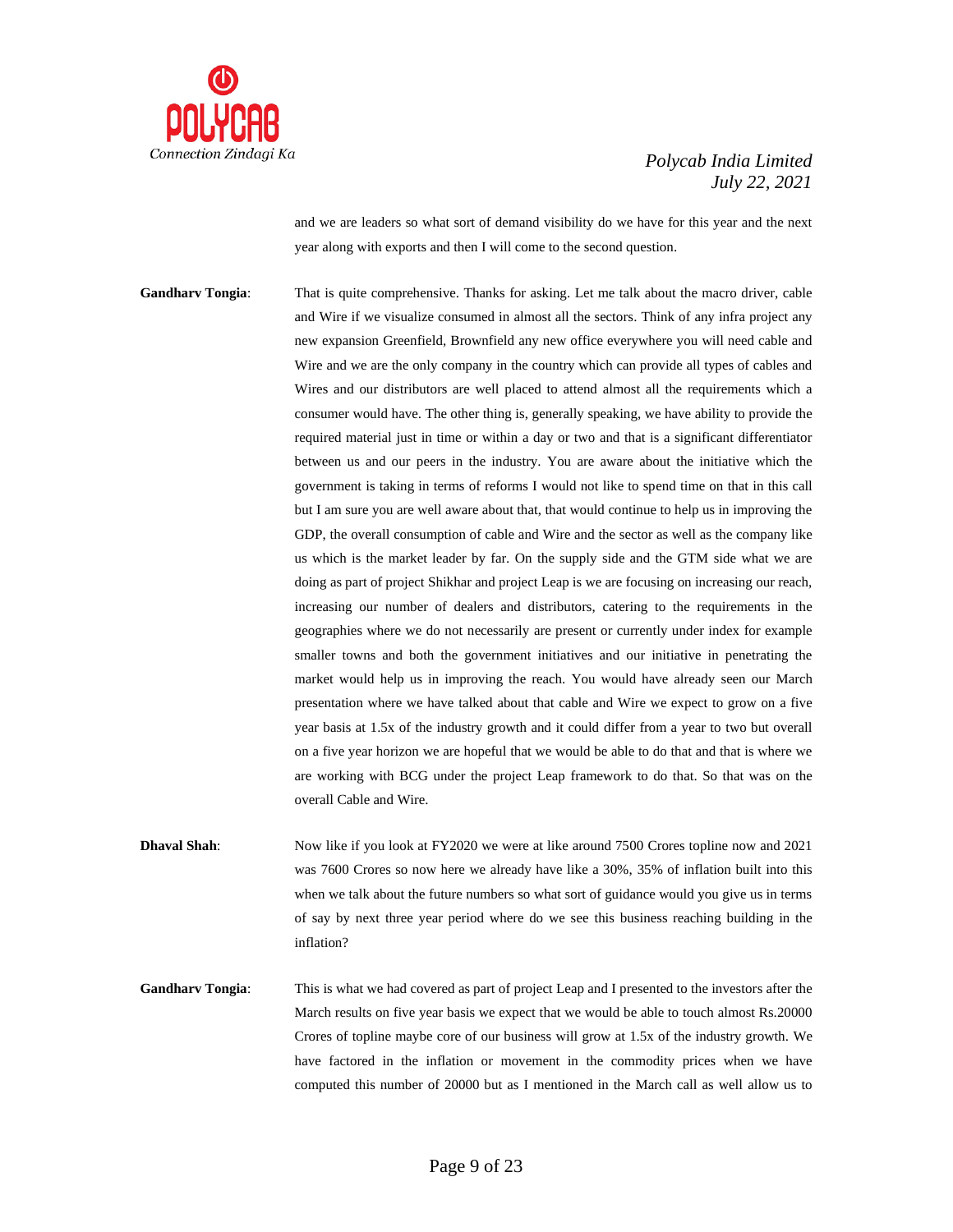

come back to you with next level of detailing in the second quarter where I would be able to give you additional color on these numbers.

**Dhaval Shah**: On the Cable side you do not see any sort of problem in terms of your demand right like coming from the new factory is being built or all your demand drivers are seems to be in place.

**Gandharv Tongia**: We are confident on the growth. India is a multi-decadal story so it is not only at the company level even at the industry level we are confident of the growth.

**Dhaval Shah**: Now and my second question with FMEG side we did around 192 Crores topline this quarter and compared with like in second quarter FY2020 also we were around this level only but there we did not go into loss so is it at a large part of the price hike is yet to be passed on plus and also we have a larger cost structure compared to the two years back and that is why we have a loss in the FMEG?

**Gandharv Tongia**: As I mentioned to the earlier participant, it is primarily because of increase in fixed cost and that has also increase in the employee cost or the contractor cost. Last year we did not give any increment to our employees which was given this year and this was slightly more than which otherwise you would expect on annualized basis so that is one reason. The second is the A&P spend has slightly increased and A&P predominantly is for our B2C business. Of course, B2B business gets a bit of a rub-off effect of A&P, but primarily it is for B2C business. So these are two major reasons because of which the EBIT margins have gone into negative trajectory but I am still confident of the guidance which we provided in the last call that in two years period we should be able to get to high single digit EBIT margins for FMEG business.

**Dhaval Shah**: Great Sir. Good to know. I will come back in the queue again, Sir. Thank you.

**Moderator**: Thank you. The next question is from the line of Rahul Agarwal from InCred Capital. Please go ahead.

**Rahul Agarwal**: Good afternoon. Congratulations for a decent set of results. I have two questions, firstly wanted to understand contribution margin a bit better for Polycab. To start with is there any link between copper prices and gross margins because we as analysts try to link that in quarter-on-quarter obviously as you said it is better to understand on annual basis but overall is it fair to say that a rise in commodity scenario where copper going up gross margins fall and if is vice versa it is true is that correct?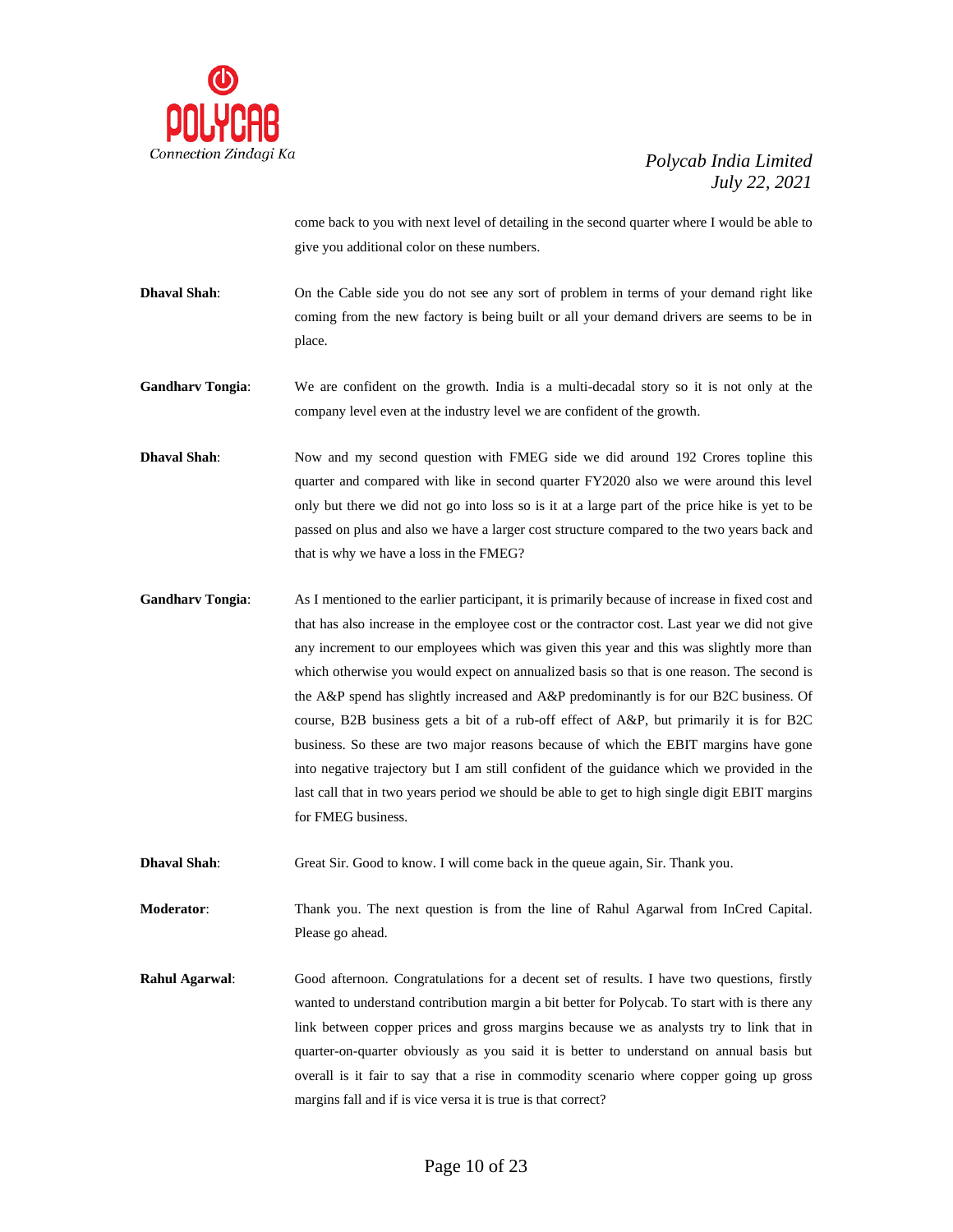

**Gandharv Tongia**: Not really. As I mentioned to Ravi, as part of his first question, we have broadly two or three types of business in Cable and Wire. I am talking from channels perspective. One is distribution where we factor in previous month's foreign exchange rate USD and INR as well as copper LME and revised the list price. The second was the export business where the dynamics could be different where you quote the price up and then according to price in and third is institutional where generally you take back-to-back position. So these are the three things which we follow consistently. At times you take calibrated approach in the pricing and this is what was done in the current quarter as well. The increase in raw material cost at the basket level was almost in early teens whereas the price hike which were taken in the current quarter was just touching the double-digit and that is when you can see a delta or a negative delta on the contribution margin but generally speaking on annualized basis, we have not seen significant difference in the margins and that is what is important. The other thing is at times there is a mix change if you are attending customers which are far away from your plant you end up incurring some additional freight cost and if there is an increase in the export business which is generally there in few of these quarters there the freight incidence also plays in. So there are few dynamic factors but probably we are aware about this we are probably the largest consumer of copper in India and we have pricing ability to price the copper at the most appropriate time and that is where we do not generally see any significant risk because of the risk management framework which we have in place.

- **Rahul Agarwal:** Is it fair to say that the normalized level of 25% obviously comes back as and when the entire pricing thing is passed through and overall we see a normal sale environment in India broadly we should be back in terms of cable and wire gross margins should be back to normal level fair to say that?
- **Gandharv Tongia**: Absolutely.
- **Rahul Agarwal**: Second question was on inventory 2600 Crores looks very high than normal for Polycab given the history and debtors at 900 Crores obviously looks very low versus history versus normal levels could you help us understand this change?
- Gandharv Tongia: Yes, so both of these numbers are not sustainable. Let me deal with receivables and then I will come back to inventory. After softening of copper prices in mid of June slowly sales started getting impacted adversely and that is where we continue to collect on the outstanding of the sales which have made in the earlier months but there was a dip in the overall sales in the month of June and that is where the number of days of receivables or the absolute amount of receivables is slightly looking lower. I do not think it is a sustainable number. Of course, with the help of channel financing penetration we would be able to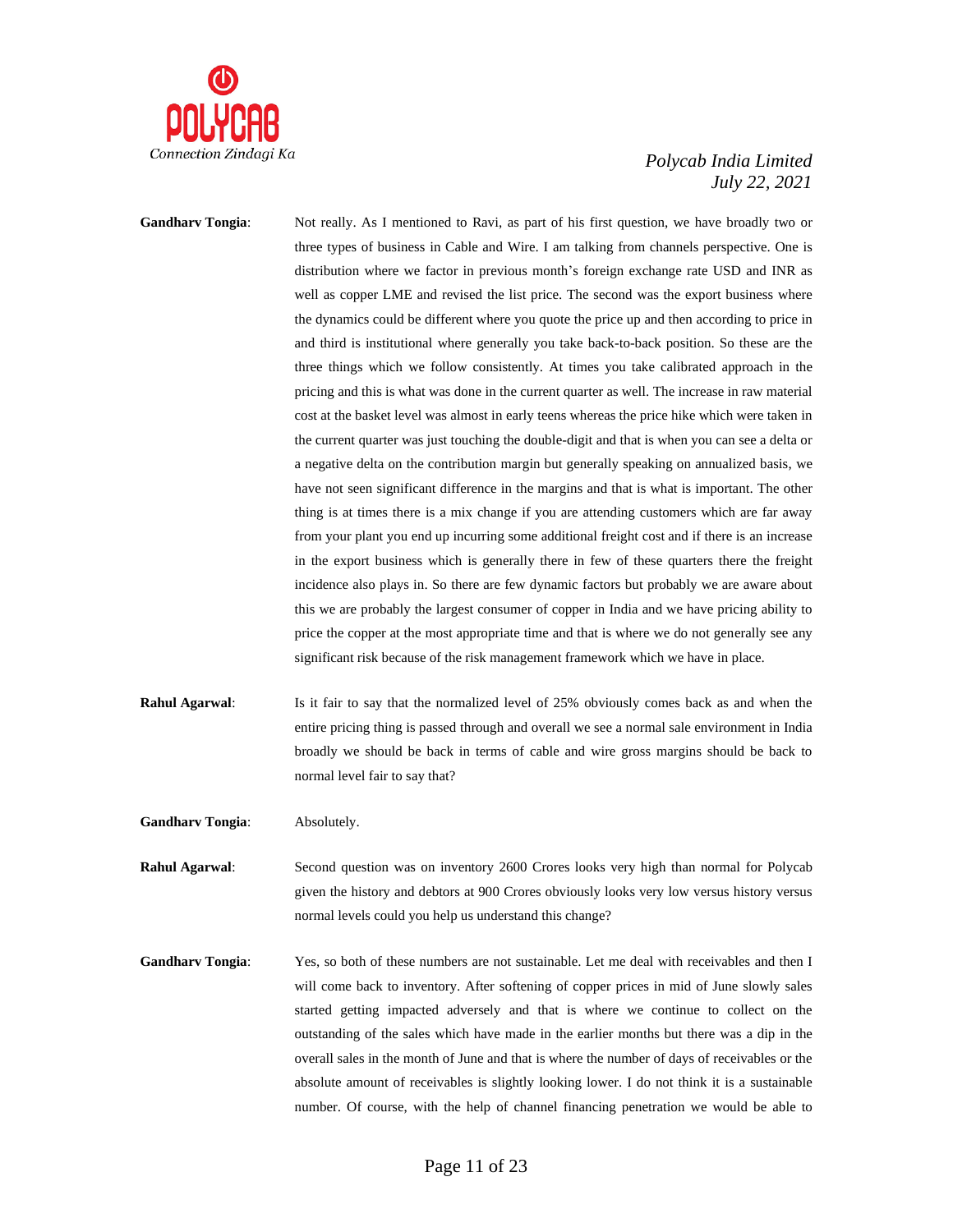

bring it down but not on the basis of what we just experienced in the quarter gone by. On the inventory, I think two, three things. One is since softening of copper prices adversely impacted our sales it has indirectly resulted in increase in our finished goods and second is we were expecting and we are still expecting that in the quarters to come we will have uptick in demand and this is what if you recollect the experience even in last fiscal where the Q2 was better than Q1 and H2 was better than H1 so that is where there is slight aberration in our inventory levels. As I mentioned in earlier quarters as well inventory is continues to be a focus area for us. We learn that during the IPO period as well that working capital is the area where we can do better and I firmly believe that we can do that better in the quarters to come we should be able to normalize it and have a better handle on it.

**Rahul Agarwal**: There is no case of obviously there is some built-up because of temporary issues which will obviously normalize over the next nine months and broadly there is no case of inventory write-off right it has never happened in the history right.

**Gandharv Tongia**: Never.

**Rahul Agarwal**: Okay perfect. Thank you so much, all the best Gandharv. Thanks.

**Moderator**: Thank you. The next question is from the line of Devansh from SIMPL. Please go ahead.

- **Devansh:** Thank you for the opportunity. Sir just wanted to understand on two opportunities. One is EV Cables and the second is the telecom cables, which can be for 5G next year. So in both if you could just elaborate on the technological preparedness on the manufacturing preparedness as of now and how are we seeing this opportunity and what is the kind of interest that we have in participating in these opportunities?
- **Gandharv Tongia**: I am sure you would have heard about the telecom division which we have, we already have optical fiber manufacturing facility and we have executed several projects, one in Gujarat, another in Bihar for the optical fiber. We are slowly and gradually expanding our telecom footprint. These are early days to give you any specific guidance, but we remain positive on the overall growth potential of this particular vertical and as I mentioned as response to one of the questions I think by the second quarter we should be able to come back to you with nitty-gritty's of few of these items where we can give the information publicly.

**Devansh:** That is it from my side. Thanks.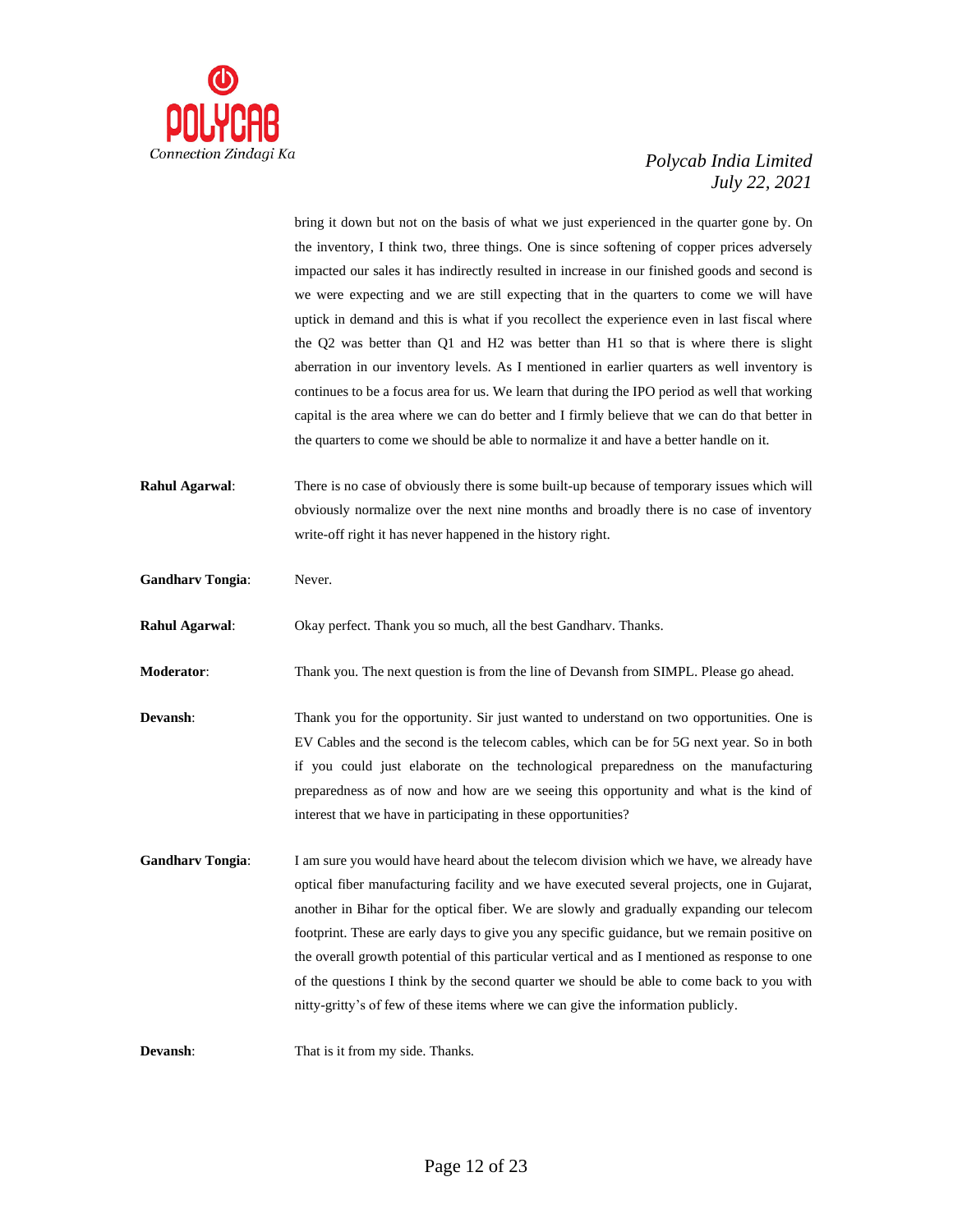

**Moderator**: Thank you. The next question is from the line of Atul Tiwari from Citigroup. Please go ahead.

**Atul Tiwari:** Thanks a lot. Again one question on margin, I am just trying to understand sort of volatility that we have seen in this quarter. So from the time when this commodity rally started how much your RM cost have gone up in percentage terms and how much price hikes we have taken and how much more price hike we need to take to kind of fully pass on everything so that is one, and if you could just kind of walk us through that why did company not take enough price hikes to kind of maintain 11% or 12% kind of margin so why was there a bit of a mismatch I mean we understand that on a full year basis the mismatch will be kind of made up but why it could not happen during the quarter what was the operational issue or strategy even this time?

**Gandharv Tongia**: Probably Atul, you will feel like I am repeating what I mentioned to another participant but in the current quarter, at the RM basket level the cost price increase both of copper, aluminum and the raw material together was in low teens whereas the price hike which we have been able to take was almost touching the double-digit and that is where there is a negative contribution delta which you are seeing in the P&L. Now the specific in the current quarter what happens is when we are working in a dynamic period where you want to manage both profitability as well as topline growth at times you take decision of balancing the two with an assumption that higher sales will help you in getting better margins at the EBITDA level. What do I mean by that is if I am able to increase the topline I would be able to utilize my plant more effectively that would mean that my fixed cost absorption would be better and that is where the EBITDA margins would be slightly better so it is a play between contribution and EBITDA and at times we do that and this quarter was also one of those quarters where the pandemic impacted several of the geographies and we have all types of cables we have retail wires as well as we have cables which are used by industrial houses, B2B products and all that, so all of those reasons impacted the margins slightly in the current quarter but as you would have seen even in the last year the H1 margins was slightly lower at EBITDA level but on annualized basis as well as if you consider the H2 margins were better. So we are still confident of going back to our normal margins as we progress in the current quarter.

**Atul Tiwari**: Just one last one what would be the number of dealers and distributors and the retail touch point that the company is reaching now and what are some of the medium-term targets on that and how much of that channel is now covered the channel finance that is my last question?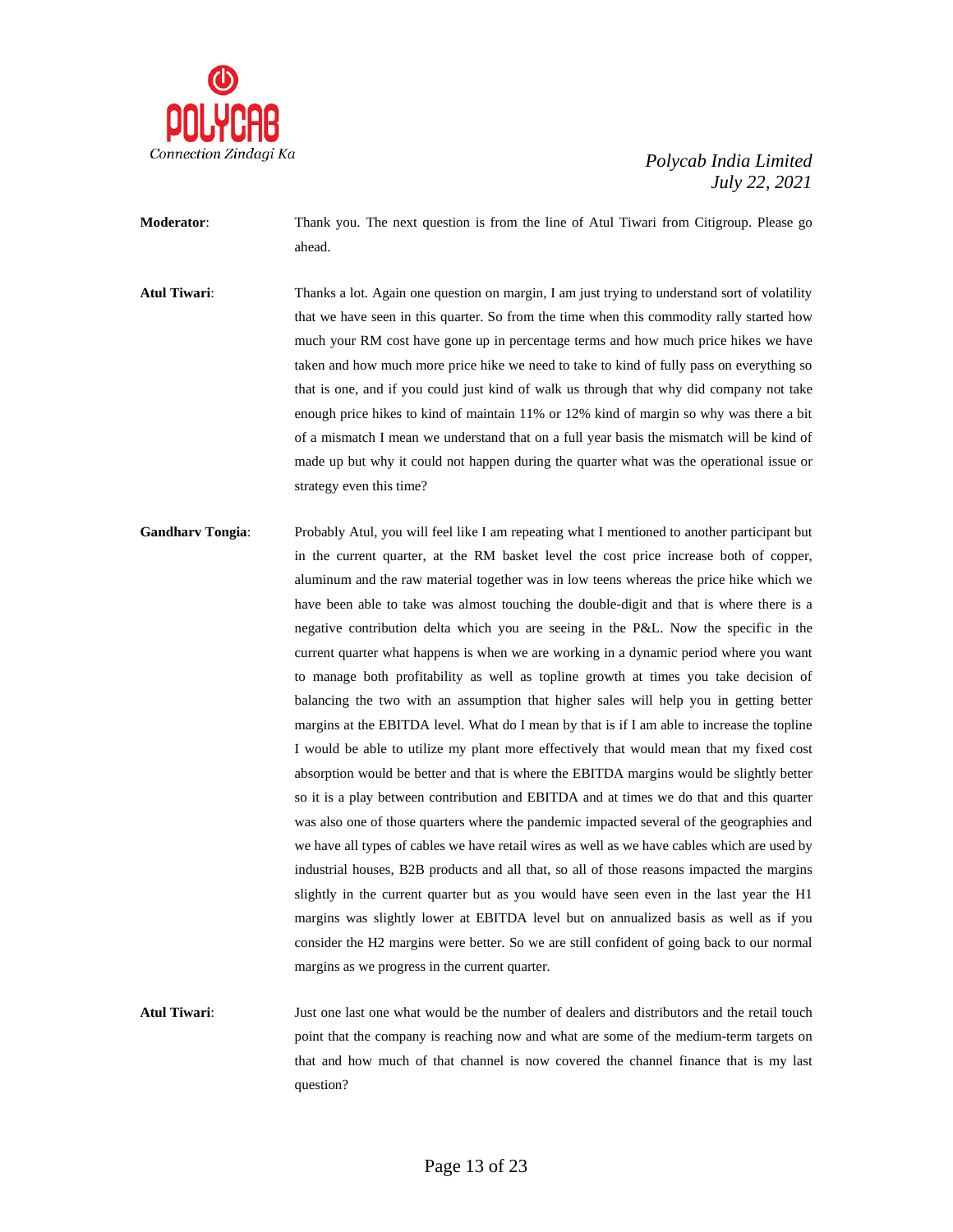

- **Gandharv Tongia**: So we are around 4000 odd dealers and distributors at the country level and around 165000, 170000 retailers. In terms of channel financing in cable and wire we are hovering around the same percentage of 65%, 70%; however, in the case of FMEG we have been able to make some progress there and now we are hovering between 25% and 30% we are hopeful that in FMEG we would be able to further penetrate channel financing and improve this by the end of the year.
- **Atul Tiwari:** Thank you and that is all.

**Moderator**: Thank you. The next question is from the line of Charanjit Singh from DSP Mutual Fund. Please go ahead.

- **Charanjit Singh**: Thanks Sir. Sir just one thing one in terms of in our overall business split what is the proportion which is coming from the institutional segment and in terms of general price hike that we talk more than the institutional segment at what pace it follows, is it coming with a big lag that generally in the other normal channel what we have seen is that the pricing is being passed on at a very rapid pace in the cables and wires segment especially, so how the pricing side and what specific on the institutional side?
- **Gandharv Tongia**: Thanks Charanjit that is an important one. So generally 85% is distribution and 15% is institutional and institutional generally you take the copper price as and when you get the approval on the sales from institutional clients which means practically back to back and that is where there is no lag. The lag I was talking about on a monthly rest was for distribution business where you increase the list price on a monthly rest after factoring in the LME as well as on exchange rate which was there in the previous month. But there is no such mechanism in the case of the institution, it is order-on-order basis and generally take back-to-back position on the basis of orders confirmed by the client.
- **Charanjit Singh**: Sir now you also talk about this initiative with BCG on GTM and various other initiatives so if you can just elaborate in terms of by when we see that our targeted goal which we have to achieve with these initiatives what is the target timeline and if you can elaborate one on the GTM and any initiatives which are also on the cost price which we are trying to do through these consulting firms? That is the second question.
- **Gandharv Tongia**: So there are three initiatives which we are running as of now. One is project Udaan which we embarked on almost a year back which is the cost optimization initiative, the entire cost base of the company is within purview of this particular program and we have already identified saving potential translating to 80 to 100 BPS and these initiatives are in the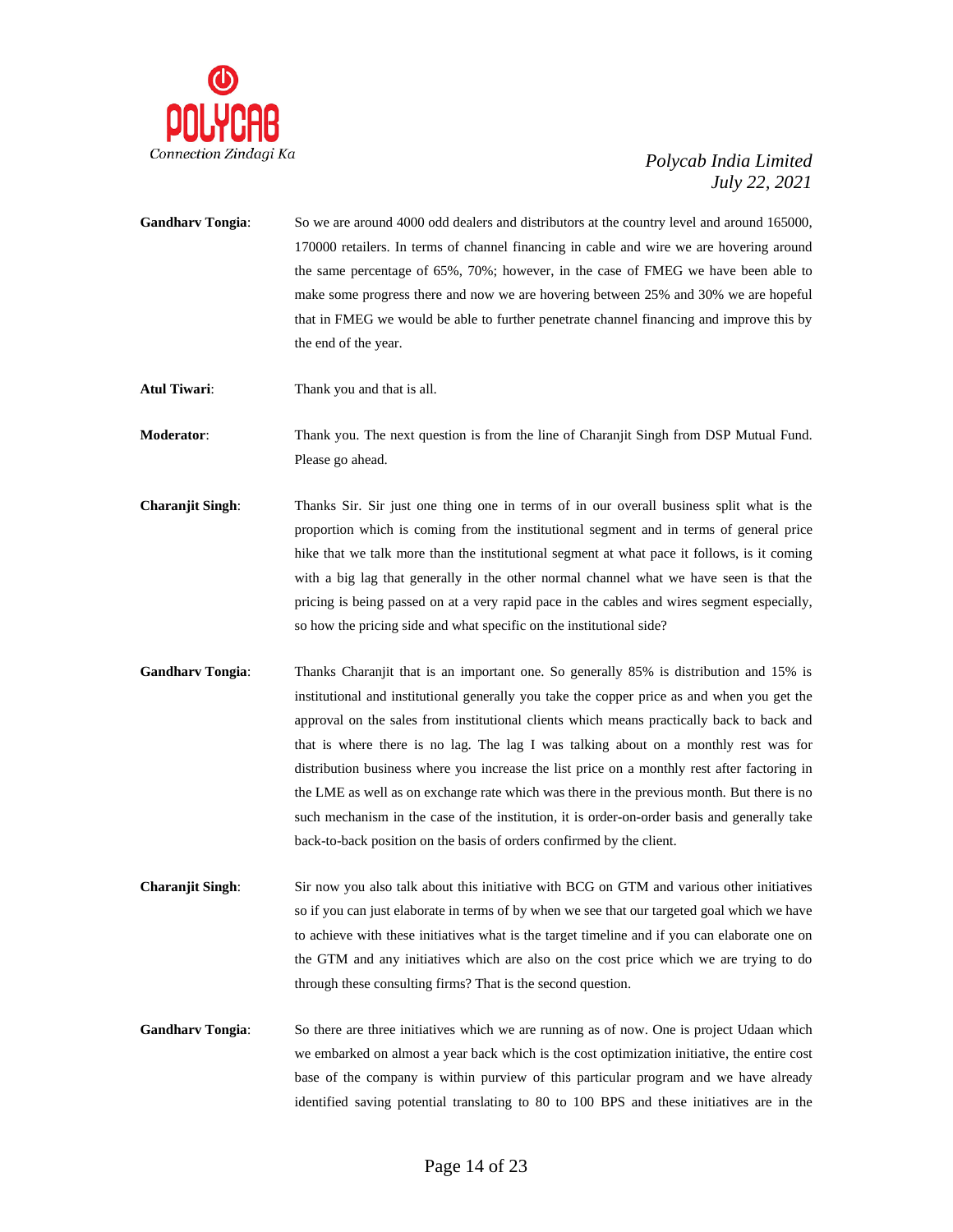

process of implementation and we should expect getting credit to our P&L accruing over the period of one or two years. That was the first on project Udaan which is cost optimization. The second one is Leap which is a multiyear transformational program. The end objective is to get to Rs 20000 Crores of topline by the end of fiscal 2026 which is five years and which is likely more than double of what we achieve in fiscal 2021, this covers almost all the facets of the organization. It is not only GTM, how we are going to shape the B2B, B2C what type of processes we will have, what type of digital footprint we will have, what type of organization we will have, what type of new product categories that what we decide to enter into we will get to, and in the March quarter I had mentioned that by Q2 of this year we will come back to all of you and highlight the progress and the third one is project Shikhar which is again our distribution program where we want to penetrate identified geographies and ensure that we are able to get higher share of wallet or higher share of sales from the identified distribution target which primarily would include channel expansion having engagement with the influencer and the expert program and this program will cover almost 300 cities in next two years.

- **Charanjit Singh**: Sir just lastly on the Fan side. So our mix in terms of the base which is the value versus premium what is it right now and in terms of the in-sourcing versus the outsourcing how it will change in the next one year timeframe?
- **Gandharv Tongia**: So premium fans are now almost in high teens and this proportion as we go along would go up. Most of the fans are getting manufactured in our Roorkee facility. We are also in the process of augmenting fan manufacturing facility and another facility is getting erected in Halol in Gujarat and expected to be operational later in the current year. There is very small amount of fans which are manufactured with the help of third-party suppliers but their contribution to the topline at this stage is insignificant most of it or almost all of it is getting manufactured in-house.

**Charanjit Singh**: Sir that is all from my side. Thank you.

**Moderator**: Thank you. The next question is from the line of Ankur Sharma from HDFC Standard Life Insurance. Please go ahead.

**Ankur Sharma**: Good afternoon. Few questions. First on our Q1 numbers in the cable and wire segment how much was the volume growth and how much was the price growth in that 97% growth that we have shown on the topline?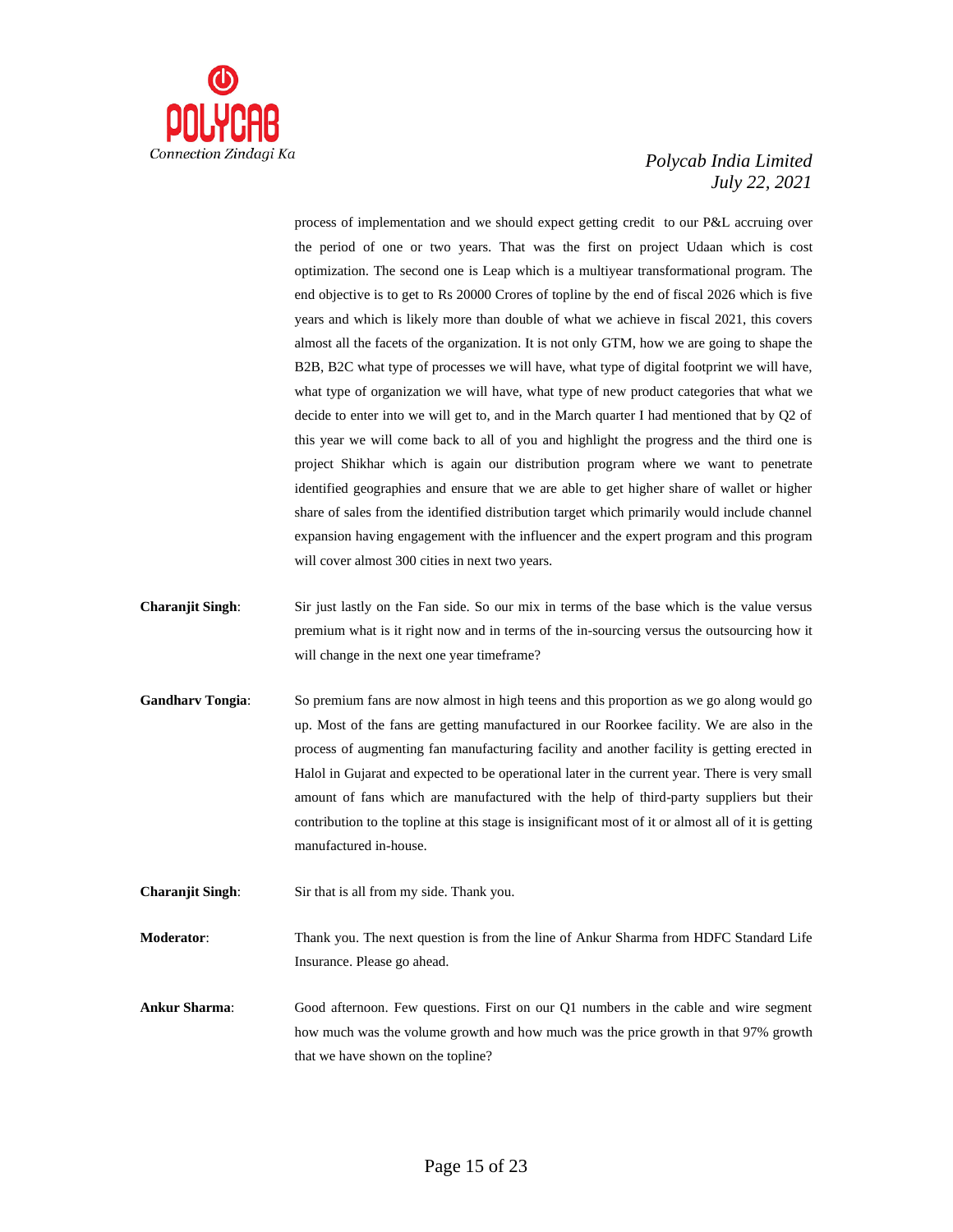

- **Gandharv Tongia**: Thanks for asking this. In our business slightly difficult to compare that way because 1 kilometer of aluminum cable will cost significantly different if you compare that to same cable if it is manufactured with copper and that is where volumetric data is not necessarily a best way to analyze our company's performance. If you were to analyze our performance there are two or three ways one is of course you can check a peer performance and our performance and second is you can check what is the movement in LME prices and for exchange rate and compare that with our growth. Volumetric data will probably give you misleading information.
- **Ankur Sharma**: I think you said wires have not done as well as cable during the quarter so what is the mix of wires and cables in this quarter?
- **Gandharv Tongia**: There is no significant change in comparison to previous quarter they are broadly in the same range. If you are looking for a specific number it would be around 50%, 51%.
- **Ankur Sharma**: Sir I think on the margin outlook you said that while Q1 obviously margins are fairly weak because of the lag in passing on the higher copper and RM prices what do you believe would be a more sustainable number say 22, 23 do you go back to that 12% kind of EBIT margin range is that the number you have in mind?
- **Gandharv Tongia**: On annualized basis generally we have been talking about 11% to 13% of EBITDA margin and if you see fiscal 2021 we were able to meet that guidance but as I mentioned to others that we are working on project Leap and give us time till second quarter it is quite possible that we would be able to give you more granular information on project Leap and then on actual basis on half yearly or yearly basis we will come back to you and update you on the actuals against that guidance.
- **Ankur Sharma**: Just one last one if I may and I think this was discussed earlier in the call as well in terms of the recovery in demand on the cable side so if you could just talk about are you seeing large projects on the manufacturing side, on the infra side any pickup over there so primarily on the B2B that is starting to happen this kind of gives you confidence that over the next few quarters we start seeing a fairly sizable pickup on the cables business so to talk about either the inquiry level or how is the current demand situation.
- **Gandharv Tongia**: You are right. So overall in the current quarter the institutional business has picked up. Having said that the larger project are probably still on a slow track but the smaller project we have some visibility and that is where we can see a bit of uptick in demand both at order level as well as at execution level in the institutional side of the business. Having said that I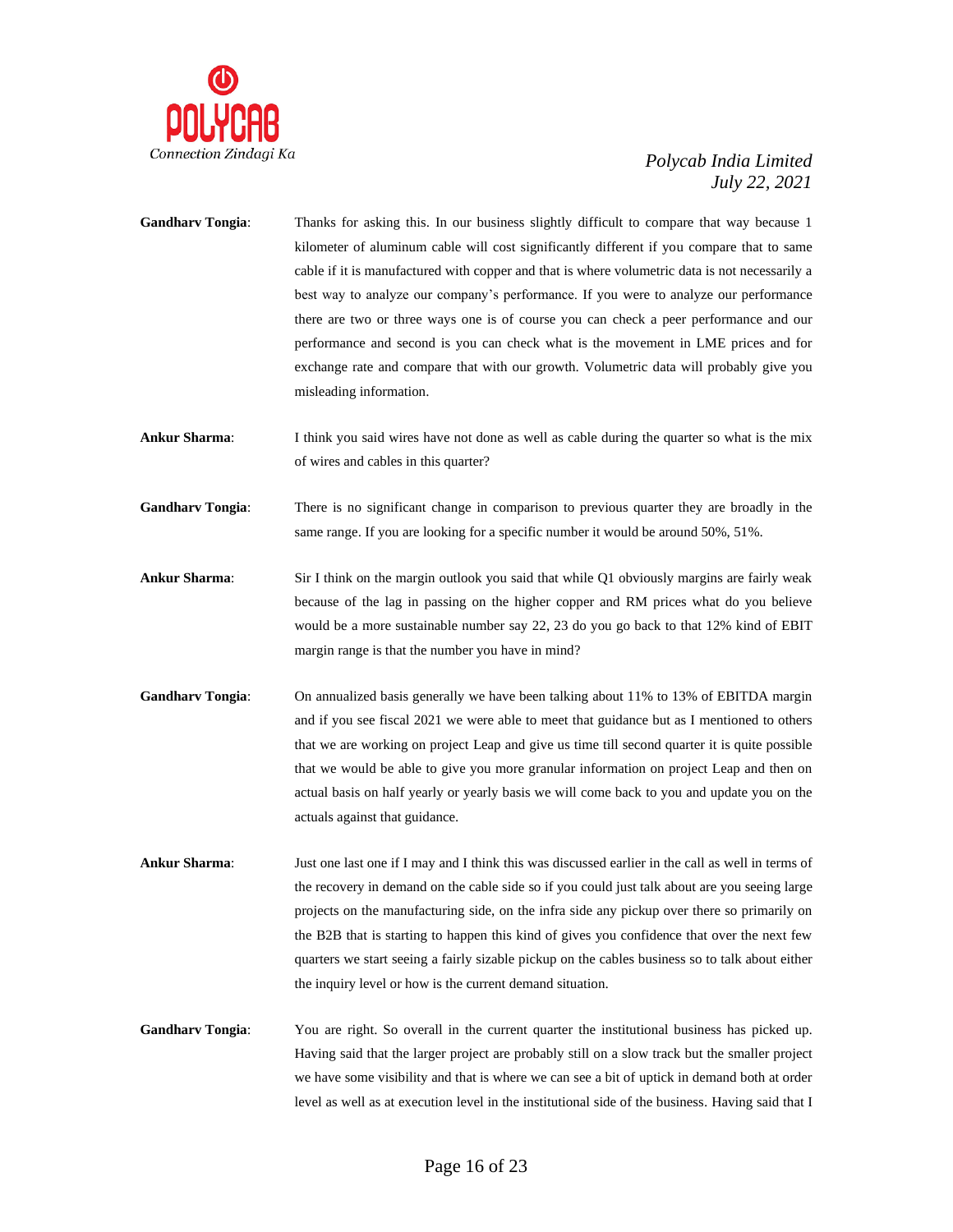

do not think we have reached to the pre-COVID levels and we will have to wait for some time before we finally conclude whether we have reach to the pre-COVID levels or not.

**Ankur Sharma**: Okay Sir, that is all from my side. Thank you.

**Moderator**: Thank you. The next question is from the line of Sanjay Satpati from Ampersand Capital. Please go ahead.

**Sanjay Satpati:** Thanks a lot for taking my question. You have been mentioned about your margin was this way that we should not really look at quarter one and look at the full year and you have mentioned that your margin was affected because of the copper price volatility can you just tell us that whether all those are behind us that is copper price stable and your pricing actions are more or less done and so that way Q2 will not have any such exceptional situations which was there in Q1?

**Gandharv Tongia:** Yes, so let me just explain the business model so that you are able to appreciate what we are doing here. 85% of our business comes from distribution, and because of distribution business, the list prices generally revised on monthly rest and when we do the revision, we factor in two things one is change in LME prices in the previous month as well as change in exchange rate. So there is one month lag which is there and in dynamic situation like these you take calibrated approach while balancing the price hike and profitability and as well as the topline growth. This is what we have witnessed but generally in our experience generally speaking pluses and minuses are offset within the fiscal and if you see on an annualized basis the margins are not significantly different from earlier period and that is what I was mentioning to the other participant that if you take an annualised view you will not see a significant change but because of this one month lag and at times dynamic approach of balancing topline and bottomline at times you would see some aberration between one quarter and the other.

**Sanjay Satpati:** That I understood I am saying that are those kind of behind us is just a small maintenance kind of a question from a near-term point of view that we have got I was trying to kind of understand. The second thing that I wanted to understand is that there are the peers are also reporting results and their numbers and your numbers are appearing as very different and I understand that it could be because of some technical factors like your geographical mix or many other such things. So what we really want to understand here is that your competitive position and your strategy of growth and gaining market share, are you confident that are you be able to kind of silence your critics or whatever you face, sometime very soon, and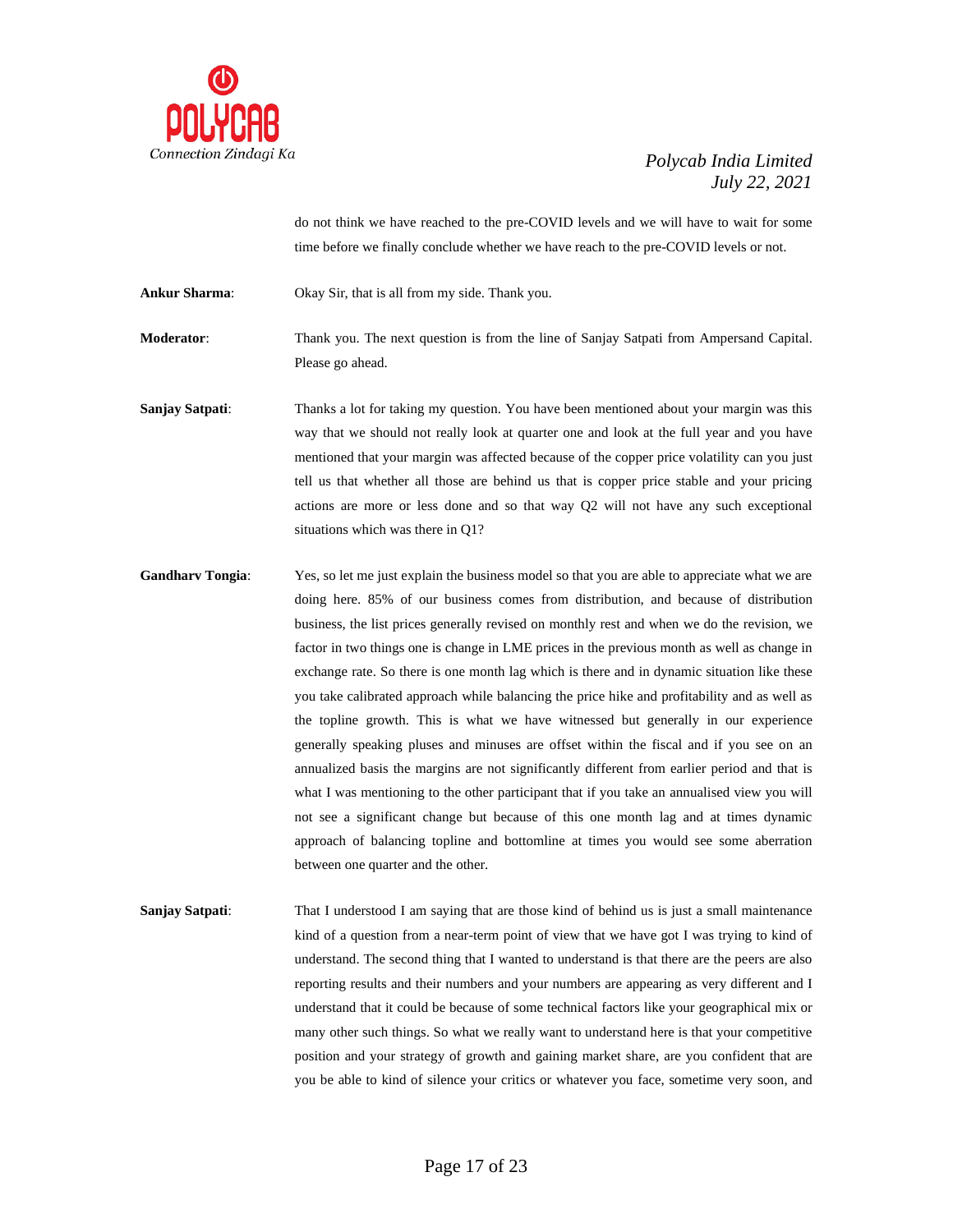

you are fairly confident that you are doing better than your peers because you have a superior business strategy in terms of growth?

**Gandharv Tongia:** Thanks for highlighting that. As I mentioned in my opening remarks we remain absolutely confident and comfortable on our strategy and execution. We have any which way highlighted our ambition on the project Leap which is 20000 Crores topline in five years from now and the growth in one product category of 1.5x of the industry and another product category of 2x. And I have no reason to doubt our ability to achieve those numbers.

**Sanjay Satpati**: Thanks a lot.

**Moderator**: Thank you. The next question is from the line of Boby Jairam from Falcon Investment. Please go ahead.

**Boby Jairam**: Can you just talk a bit about how you are going to penetrate the FMEG market categories like fan given larger players like Havells and Crompton's are all very well established so what is your strategy that is pricing led or product led, if you can talk a bit about that?

**Gandharv Tongia**: I am sure you are aware we are already in top six or seven in fans. We forayed into this business five, six years back and since second or third year we are EBIT positive in fan business. We are working on several initiatives one on the GTM we want to ensure further penetration both at distribution and retailer level. Second is on the availability of our products across different pricing pyramid, third is in-house production which gives us confidence on the quality as well as the value for money for our consumers. You will be pleased to note that our field returns in fans are lowest in the industry because of the quality, excellent quality parameters we have in place, and the another important thing is the recent initiatives both on the IoT side through Silvan and Hohm and the ecommerce initiative where we want to get to the next generation of the consumer. We are extremely positive on the uptick in the demand in the fan business for our company.

**Boby Jairam**: What is the IoT fans or appliances? What differentiates that from the products in the market?

**Gandharv Tongia**: There is a complete basket of offering where app based products are available which can be operated with the help of app or with the help of web. And this is not only limited to fans, but almost all the products whether you think of water heater, you think of lighting or fans almost everything can be operated and this is being marketed under the brand Hohm. The recent acquisition of Silvan will help us in getting to home automation and that is where the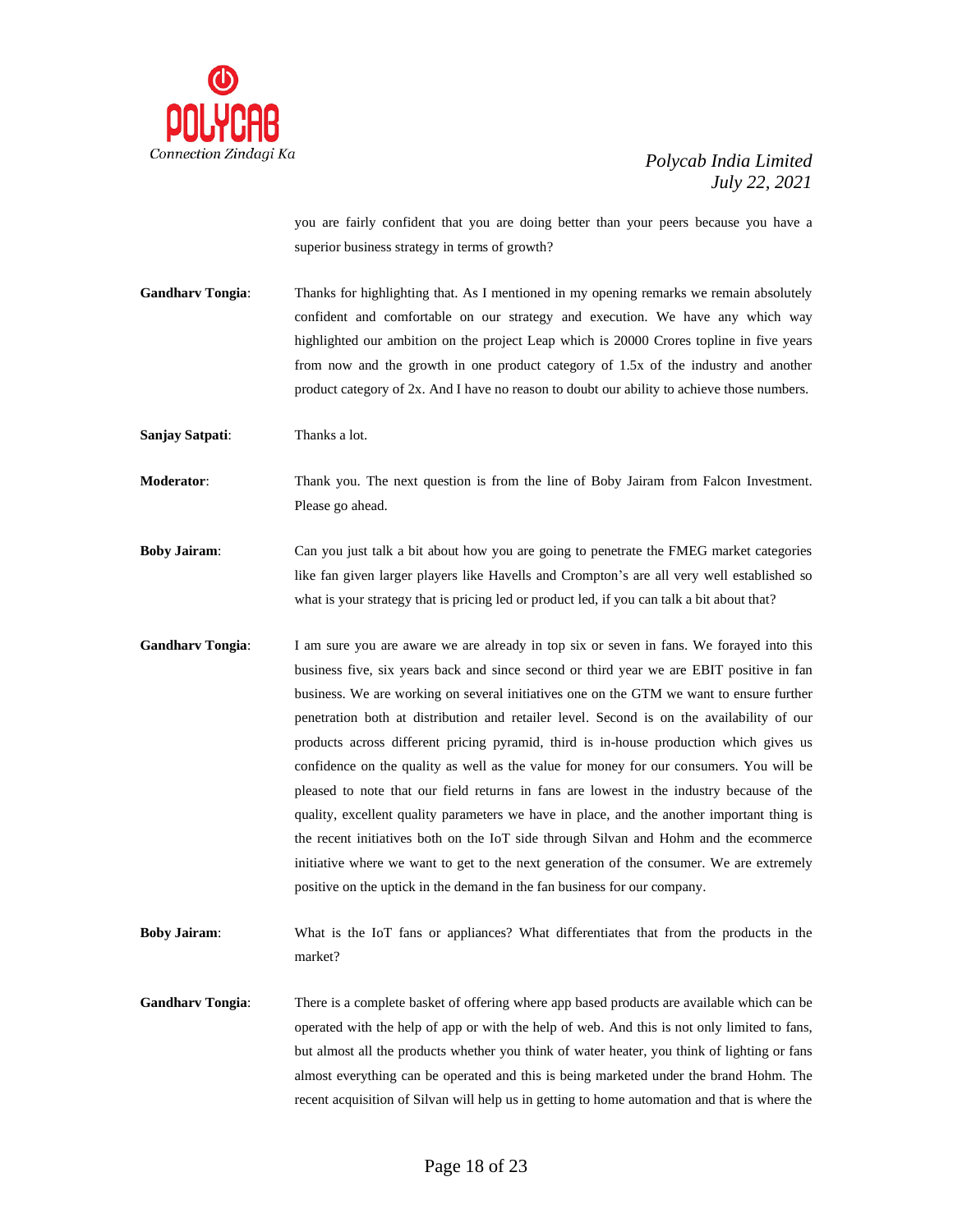

entire home automation product portfolio will also help us in improving our FMEG product sales which would include among others and these are the products which are manufactured in-house, Made in India with strict quality supervision and that is where the field returns are best in the industry.

- **Boby Jairam**: Yes, the question I have is that this kind of automation is something that is demanded by consumers because even in advanced markets, I do not see these kind of products well somehow buy the fan they essentially want a fan that is breezy, does not break down and is price reasonable. They do not want a lot of fans to settings and IOT and all that. So is it customer driven or are you buy any fans over engineering used that?
- **Gandharv Tongia**: Yes, I understand from where you are coming. And that is probably one school of thought but if we go by the broad understanding of the IoT market it was almost 2600 Crores in 2020, it is expected to grow at 30% CAGR and I wont be surprised if it reaches 10000 Crores by 2025 and it could well very much continue in that trajectory after 2025. And in this pandemic all of us have experienced that IoT or web based applications and rising connectivity is the only way to look at the product development that will help.

**Boby Jairam**: Thank you.

**Moderator**: Thank you. The next question is from the line of Kedar Kailaje from Fortress Group. Please go ahead.

- **Kedar Kailaje:** Sir my first question is again on the FMEG business so if I compare your Q1 FY2021 revenue that was about 137 Crores and we have almost 20%, 30% higher revenue so actually operating leverage should have been much better as compared to Q1 last year so why is it that our loss is more than double at the EBIT level in the FMEG business?
- **Gandharv Tongia**: The absolute amount are slightly misleading because of the base but if you see the type of organization which we have in place for FMEG and the increment which we have given that is where the operating cost has gone up in comparison to last year and that is where you can see the EBIT margin is in negative territory. Another thing which I could specifically call out is A&P spend which has moved over the period for example we used to incur IPL spend which was got reflected in few of the quarters P&L in this particular quarter also we have incurred some A&P spend which is getting reflected in the P&L of FMEG business on the base quarter the A&P spend was almost negligible.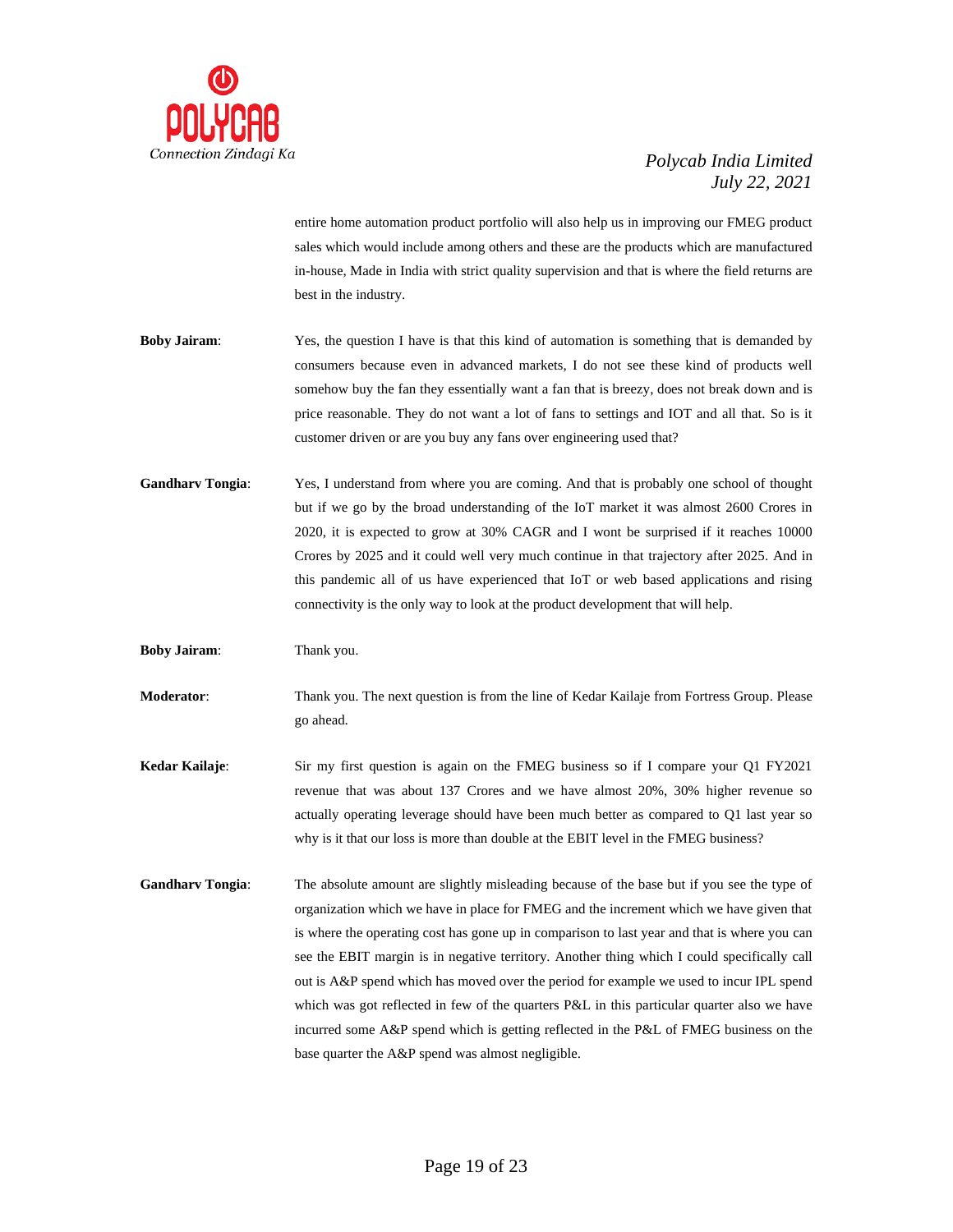

- **Kedar Kailaje:** Sir second question is on the EPC business on the other segment that is the EPC so are you confident of maintaining this revenue run rate in EPC and the margins would it be stable at around 11%, 12%?
- **Gandharv Tongia**: The EPC is not a core business for us. We do it as a natural extension of cable business. It is not focus. We are cognizant of the fact that we are not an EPC company we are a B2C company whatever small business we do as natural extension of cable and wire we are hopeful that we would be able to continue with high single digit, low double digit type margins.

**Kedar Kailaje**: Thank you Sir. That is it.

- **Moderator**: Thank you. The next question is from the line of Rajesh Kotari from Alfa Accurate. Please go ahead.
- **Rajesh Kotari**: Good afternoon Sir. Sir I have two questions, one is, is there any inventory mark-to-market losses in this quarter?
- **Gandharv Tongia**: There are no mark-to-market losses because we follow hedge accounting. In the case of hedge accounting if there are hedging relationships which are established then it is accounted in under OCI and that is where there is no significant impact but on a generalized basis always there would be some ups and downs because the inventory is linked with LME and in any of the month end quarter end that you would have movement in LME but there is no significant one-offs in the overall mark-to-market or hedge accounting in the current quarter.
- **Rajesh Kotari:** Since you are saying since it is already hedged and therefore it does not impact the margins then why the higher raw material prices impact the margins and sorry I am little bit confused?
- **Gandharv Tongia**: See the actual cost of procurement vis-à-vis the price hikes which we have taken were calibrated and that is where there is a delta which is getting reflected in the contribution margin. As I have mentioned to one of the participant earlier at times in a dynamic quarter like these where there are significant impact of wave two, you optimize on topline with anticipation of better margin because you would be better EBITDA margin because you would be able to leverage on the fixed cost and that is where you take these calls and the contribution margin if you see has dipped by 200 basis point in the current quarter.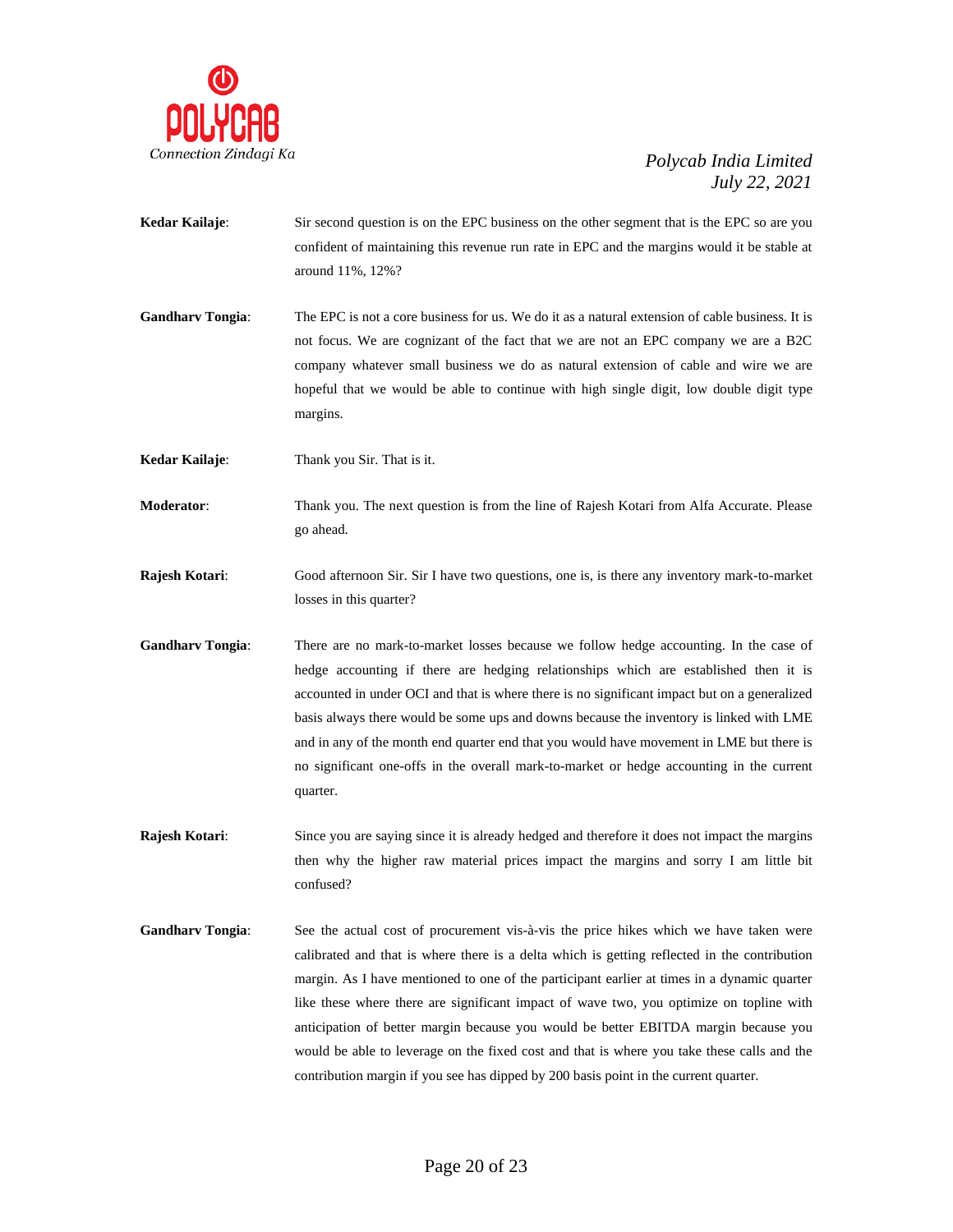

- **Rajesh Kotari**: Basically what kind of price hike is required to compensate for the higher raw material or might be that now it has completely gone because then the raw material cost has now already started coming down and therefore you may not able to do price hike so what is gone is almost loss kind of margin that is the right way to look at it?
- **Gandharv Tongia**: That is why I highlighted in earlier responses as well that in our business is we have to see on annualized basis because there would be some pluses and minuses and overall on a 12 month basis we are generally able to maintain the contribution margins. If you see last year for that matter the first half EBITDA margins if I am not wrong was around 12% or thereabout but in the second half it was 14% and that is how the overall margins are comparatively maintained on annualized basis.
- **Rajesh Kotari:** No that I understood. What I am trying to ask is little bit different. What I am saying is that the raw material cost has increased but you are not able to take the similar kind of a price hike due to whatever reasons so what was the difference that is point number one and point number two..

**Gandharv Tongia:** 2%, which is getting reflected in contraction in contribution margins.

- **Rajesh Kotari:** The FMEG business there also we have seen the similar numbers but if I look at for example Havells another company probably in the similar segments there the margin profile and everything is quite significantly different compared to our company. So what would be the primary reason for FMEG segment apart from the operating leverage because the revenue decline is not that much?
- **Gandharv Tongia**: It is mainly operating leverage. As I mentioned to the previous participant as well the increase in fixed cost predominantly increase in employee cost as well as the subcontractor cost and increase in A&P spend has impacted adversely the EBIT margin of FMEG business and as you would be able to recollect in the last quarter call also I mentioned and I am continuing with the same position that in two years from now which is fiscal 2023 we are confident of getting into high single digit EBIT margins.
- **Rajesh Kotari**: Last question from my side in terms of the employee cost which is roughly about 92 Crores and there you mentioned that you have done some increase in employee cost something which I could not understand because the fourth quarter it was 96 Crores and in first quarter is 92 Crores so I could not see any increase compared to 4Q so is there does it include in any one off bonuses or any such elements?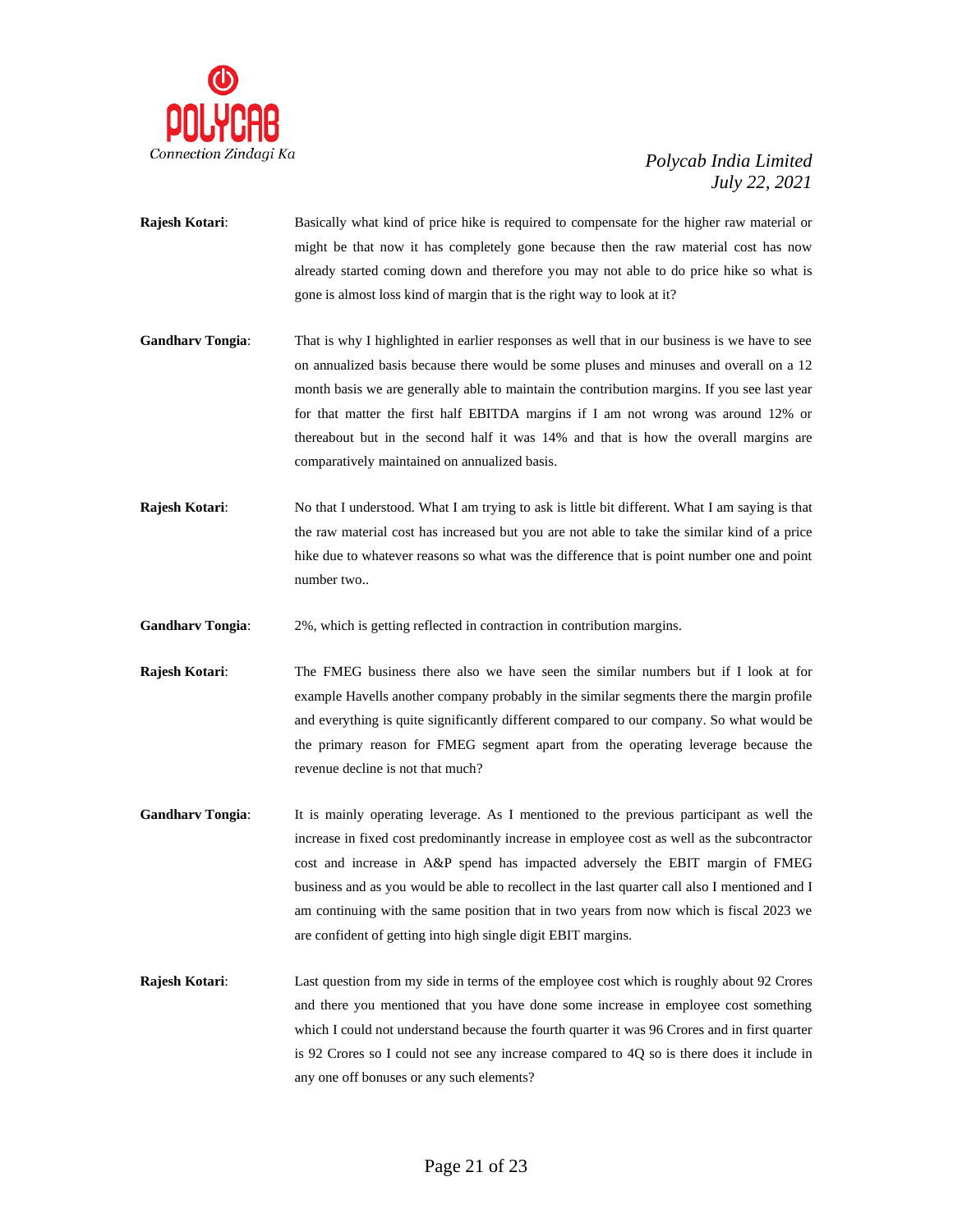

- **Gandharv Tongia**: So the first quarter last year was 81 Crores and the first quarter this year is Rs.96 Crores and that is where you can see that is the increment which is visible.
- **Rajesh Kotari:** But on Q-o-Q basis there is no such increase so I was actually wondering that since the revenue decline so much there is no basically it has to reduce the other cost because if I look at for example revenue from 3000 Crores decline to 1800 Crores correct but if I look at the operating leverage actually to that extent there is no significant increase in your other cost so I am just trying to understand the picture here so is it that we are now basically become like a normal cost base and this cost base will work on?
- **Gandharv Tongia**: I think two three things Rajesh, one is in our business always the fourth quarter would be best from the sales contribution to the annualized revenue. In our experience at times the fourth quarter has contributed anywhere between 28% and 32% of annualized revenue whereas the first quarter and I am not talking about the year affected by pandemic I am saying generally speaking the first quarter contributes only 22% of the topline and that is where it is slightly unfair to compare Q4 topline with the Q1 topline. The second thing is in the fourth quarter last year there was some incentive provisions which were accounted for and the details are that in the first quarter or June 2020 we decided not to give any variable to our employees considering the pandemic but considering the performance of the company on annualized basis management decided to continue with the variable payment which was accounted for in the fourth quarter so there are couple of such one offs including Ind-AS 19 adjustment like gratuity and leave encashment. And if you normalize that you can see that is the increase in employee cost for example June of 2020 was Rs.81 Crores and June of 2021 is almost Rs.95, Rs.96 Crores and on specific whether we have reached to the normalized cost yes and no, yes because we are there but on no because as I mentioned to another participant we will continue to make investment on our go to market strategy we will continue to expand on distribution penetrate the market where we are currently under indexed and for that we would need additional working hands and we will make that investment we will not shy away from making those investments.
- **Rajesh Kotari**: Great Sir. Wish you all the best. Thank you.
- **Moderator**: Thank you very much. We will take that as the last question. I would now like to hand the conference back to Mr. Gandharv Tongia for closing comments.
- **Gandharv Tongia:** Thank you participants for taking out time and attending this call. In case if your questions are not attended please feel free to write to us at [investor.relations@polycab.com](mailto:investor.relations@polycab.com) and we